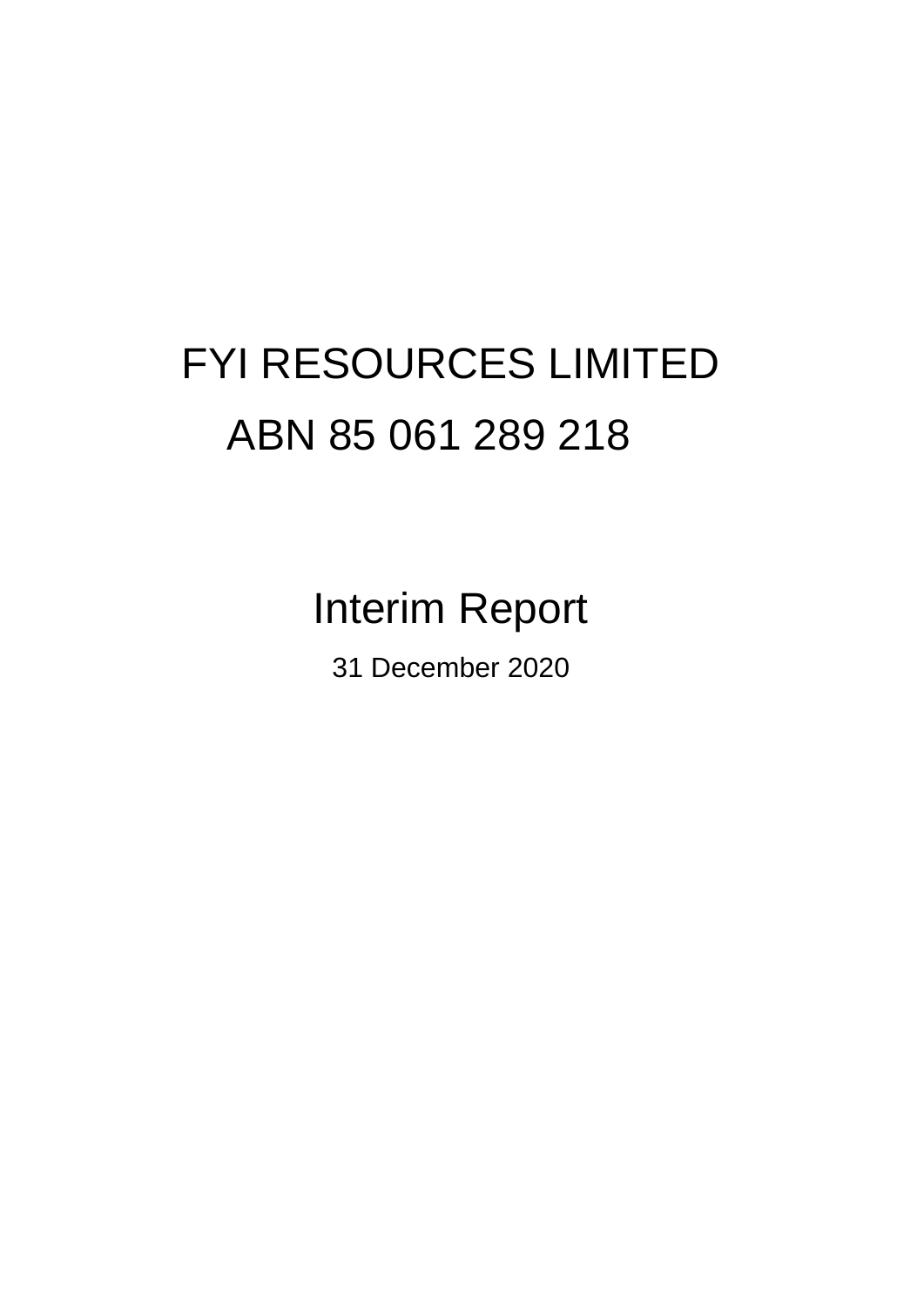## **FYI RESOURCES LIMITED 31 DECEMBER 2020**

## **Table of Contents**

## **Page Number Corporate Directory.............................................................. 2 Directors' Report……………….……….……………....…..…. 3 Condensed Statement of Comprehensive Income..…..... 4 Condensed Statement of Financial Position…………....… 5 Condensed Statement of Changes in Equity….………….. 6 Condensed Statement of Cash Flows……..………..……… 7 Notes to the Condensed Financial Statements…………... 8 Directors' Declaration……...……………………………......... 18 Auditor's Independence Declaration..……………………… 19 Independent Auditor's Review Report …………………….. 20**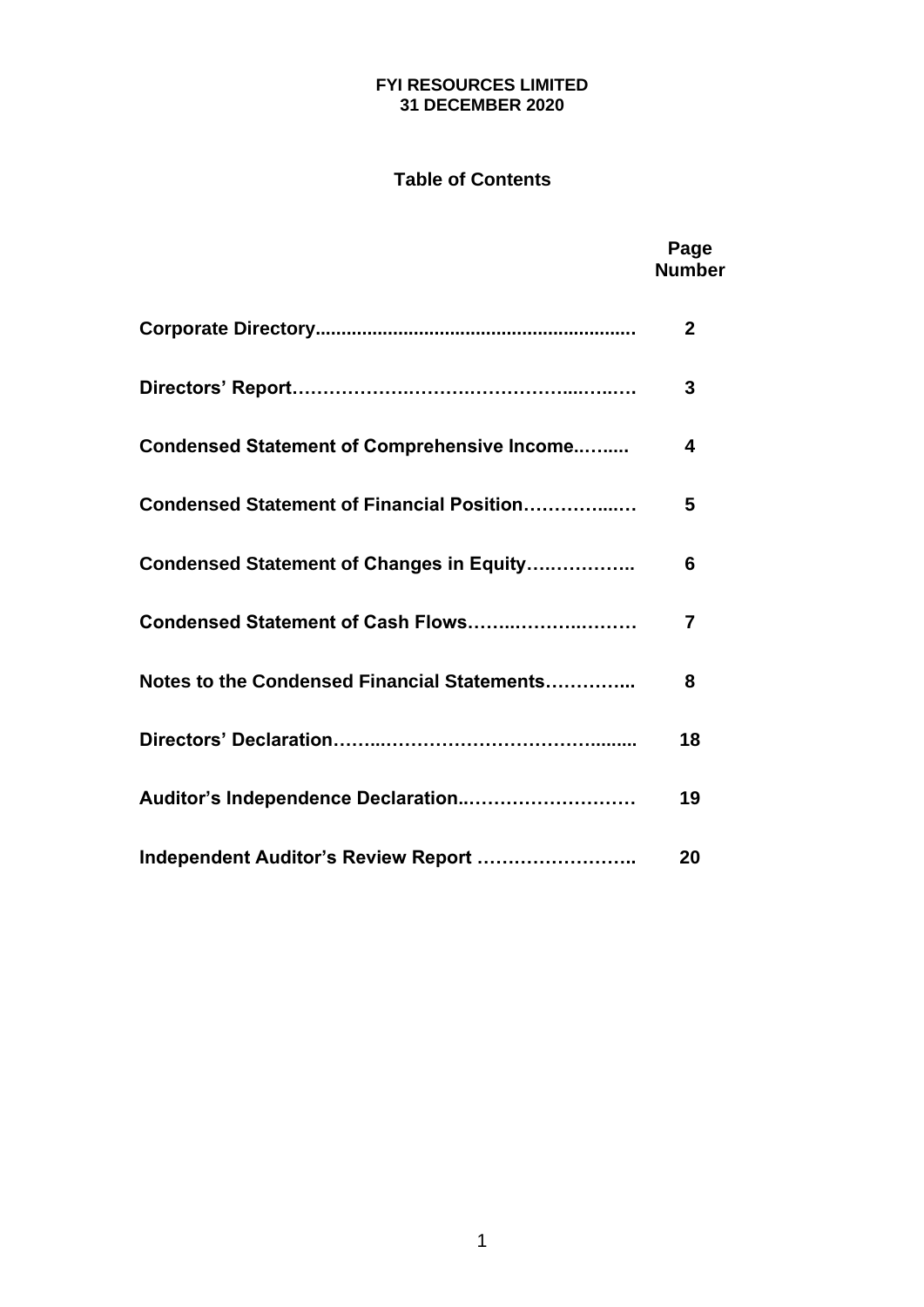## **FYI RESOURCES LIMITED 31 DECEMBER 2020**

## **CORPORATE DIRECTORY**

## *DIRECTORS*

Edmund Babington – Non-Executive Chairman David Sargeant – Non-Executive Director Adrian Jessup – Non-Executive Director Roland Hill – Managing Director

## *COMPANY SECRETARY*

Phillip MacLeod

## *REGISTERED and PRINCIPAL OFFICE*

Units 8-9, 88 Forrest Street Cottesloe 6011 Western Australia

Phone +61 9313 3920 Website [www.fyiresources.com.au](http://www.fyiresources.com.au/)

## *ABN*

85 061 289 218

## *SHARE REGISTRY*

Automic Pty Ltd Level 5 126 Phillip Street Sydney NSW 2000

## *AUDITOR*

HLB Mann Judd (WA) Partnership Level 4 130 Stirling Street Perth WA 6000 Western Australia

## *SECURITIES EXCHANGE LISTINGS*

ASX Limited Home Exchange Perth ASX Code: FYI

Frankfurt Stock Exchange Code: SDL

Hamburg Stock Exchange Code: A0RDPF

Berlin Stock Exchange Code: SDL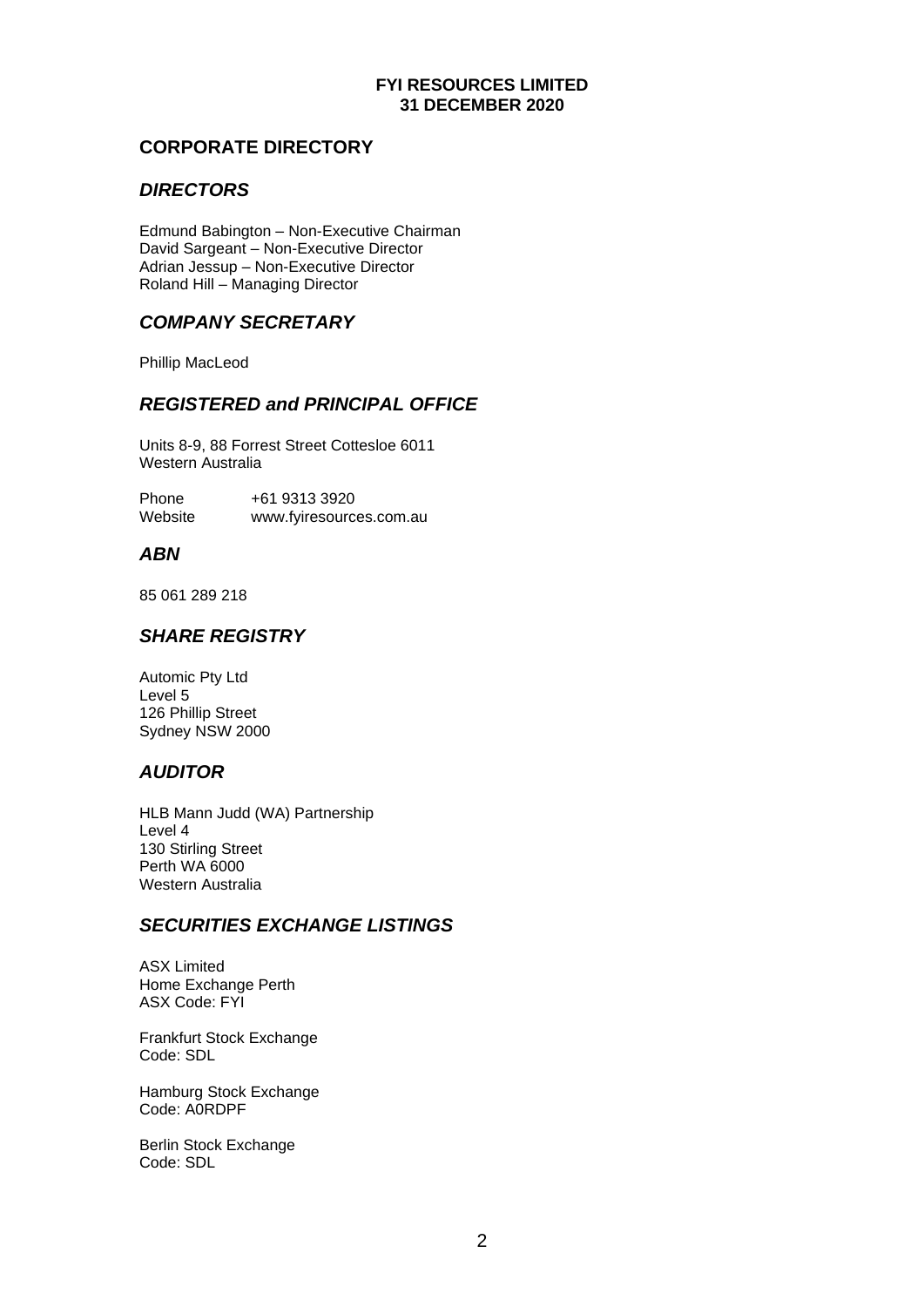## **FYI RESOURCES LIMITED DIRECTORS' REPORT FOR THE HALF-YEAR ENDED 31 December 2020**

#### **Directors' Report**

Your directors submit their report on FYI Resources Limited ("the Company") and its controlled entities ("the Group") for the half-year ended 31 December 2020. In order to comply with the provisions of the Corporations Act 2001, the directors report as follows:

#### **Directors**

The directors of the Company at any time during or since the end of the half-year are:

Edmund Babington Roland Hill David Sargeant Adrian Jessup

#### **Review of Operations and Exploration Activities**

The Group's loss for the half-year ended 31 December 2020 was \$1,844,956 (2019: \$1,624,466).

During the period the principal activities of the Group consisted of advancing its fully integrated and innovative high purity alumina (HPA) project in Western Australia and mineral exploration and evaluation in southeast Asia.

#### **Dividends**

No dividends have been paid during the period and no dividends have been recommended by the directors.

#### **Events subsequent to reporting date**

On the 15th of February 2021, the Company announced the placement of \$3.13 million, via the issue of 9.3 million shares, under the Company's \$80 million capital commitment facility with GEM. This is the first draw down on the GEM financing facility (announced 11 March 2020) which was put in place to provide the Company with capital support for the development of the Company's HPA project.

#### **Auditor's Independence Declaration**

Section 307C of the Corporations Act 2001 requires our auditors, HLB Mann Judd, to provide the directors of the Company with an Independence Declaration in relation to the review of the interim report. This written Auditor's Independence Declaration is set out on page 19 and forms part of this Directors' Report for the half-year ended 31 December 2020.

This report is signed in accordance with a resolution of the Board of Directors made pursuant to s306(3) of the Corporations Act 2001.

**Roland Hill Managing Director** Perth, 12<sup>th</sup> March 2021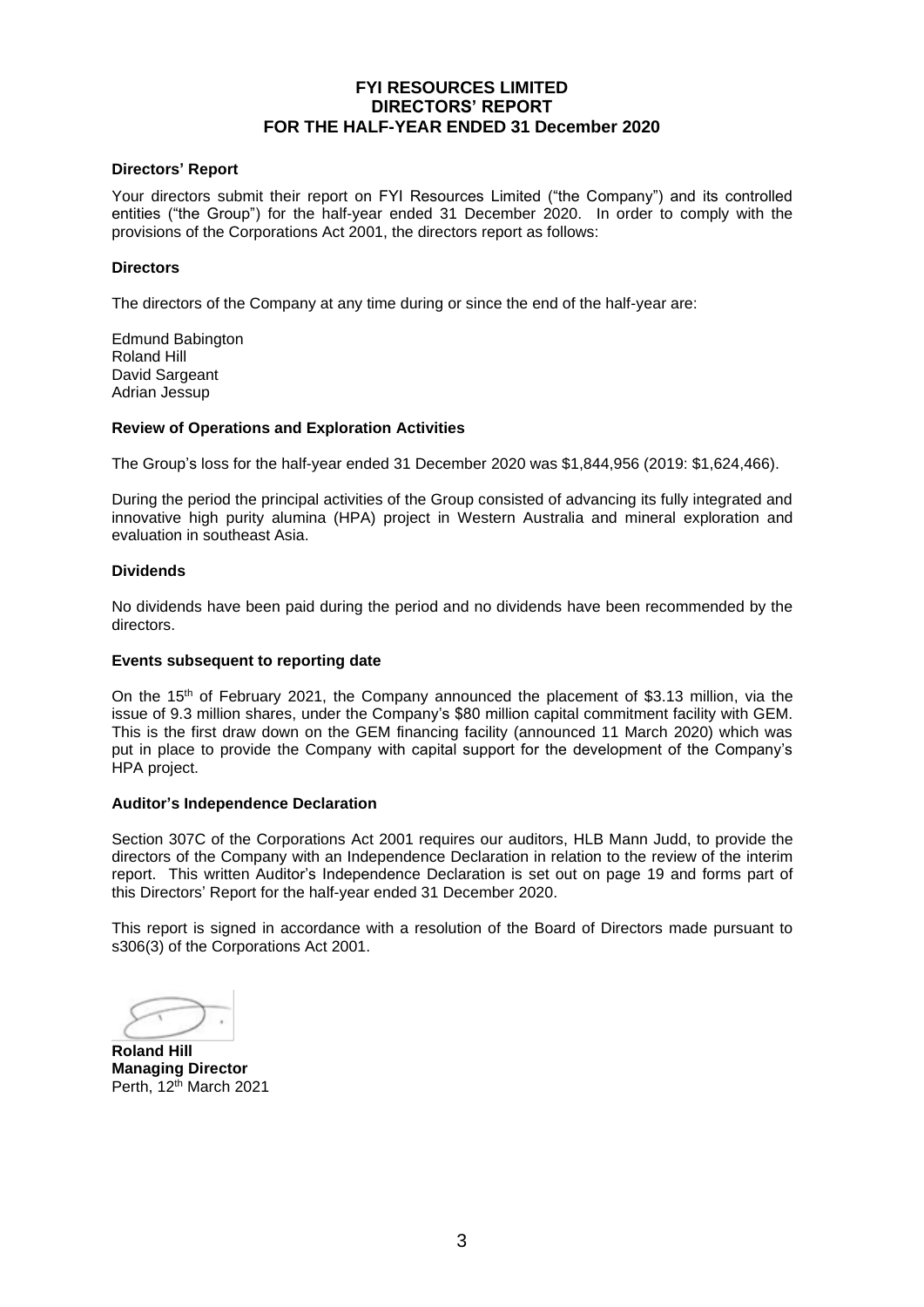## **CONDENSED STATEMENT OF COMPREHENSIVE INCOME FOR THE HALF-YEAR ENDED 31 DECEMBER 2020**

| <b>Continuing Operations</b>                                                               | <b>Note</b> | <b>Consolidated</b><br><b>6 months</b><br>ended<br>31/12/2020<br>S | <b>6 months</b><br>ended<br>31/12/2019<br>S |
|--------------------------------------------------------------------------------------------|-------------|--------------------------------------------------------------------|---------------------------------------------|
|                                                                                            |             |                                                                    |                                             |
| Australian Government assistance<br>Interest income                                        |             | 5,000<br>169                                                       | 1,119                                       |
| Exploration and evaluation expenditure                                                     | 6           | (566, 575)                                                         | (1, 174, 419)                               |
| Amortisation expense                                                                       | 9           | (464, 137)                                                         |                                             |
| ASX fees                                                                                   |             | (27, 912)                                                          | (31, 687)                                   |
| Share based payment expense                                                                | 7           | (234, 495)                                                         |                                             |
| Accounting and consulting fees<br>Other administration expenses                            |             | (148, 269)<br>(112, 548)                                           | (121, 566)<br>(49, 414)                     |
| Directors fees                                                                             |             | (167, 280)                                                         | (155, 280)                                  |
| Share registry expenses                                                                    |             | (34, 895)                                                          | (11, 901)                                   |
| Legal expenses                                                                             |             | (7,000)                                                            | (3,000)                                     |
| Consulting fees                                                                            |             | (50, 715)                                                          | (35, 979)                                   |
| Interest expense                                                                           |             | (36, 299)                                                          | (42, 339)                                   |
| Loss before income tax expense                                                             |             | (1,844,956)                                                        | (1,624,466)                                 |
| Income tax benefit                                                                         |             |                                                                    |                                             |
| Net loss for the period                                                                    |             | (1,844,956)                                                        | (1,624,466)                                 |
| Other comprehensive income, net of tax<br>Items that may be reclassified to profit or loss |             |                                                                    |                                             |
| Exchange differences from translation of foreign operations                                |             | 4,372                                                              | (2,079)                                     |
| Other comprehensive loss                                                                   |             | 4,372                                                              | (2,079)                                     |
| <b>Total comprehensive loss</b>                                                            |             | (1,840,584)                                                        | (1,626,545)                                 |
| Loss for the period is attributable to:                                                    |             |                                                                    |                                             |
| <b>Owners of FYI Resources Ltd</b>                                                         |             | (1,833,292)                                                        | (1,614,737)                                 |
| <b>Non-controlling interests</b>                                                           |             | (11, 664)<br>(1,844,956)                                           | (9,729)<br>(1,624,466)                      |
|                                                                                            |             |                                                                    |                                             |
| Total comprehensive loss for the period is attributable<br>to:                             |             |                                                                    |                                             |
| <b>Owners of FYI Resources Ltd</b>                                                         |             | (1,828,920)                                                        | (1,616,816)                                 |
| <b>Non-controlling interests</b>                                                           |             | (11, 664)                                                          | (9,729)                                     |
|                                                                                            |             | (1,840,584)                                                        | (1,626,545)                                 |
| Basic and diluted loss per share (cents per share)                                         | 16          | (0.72)                                                             | (0.76)                                      |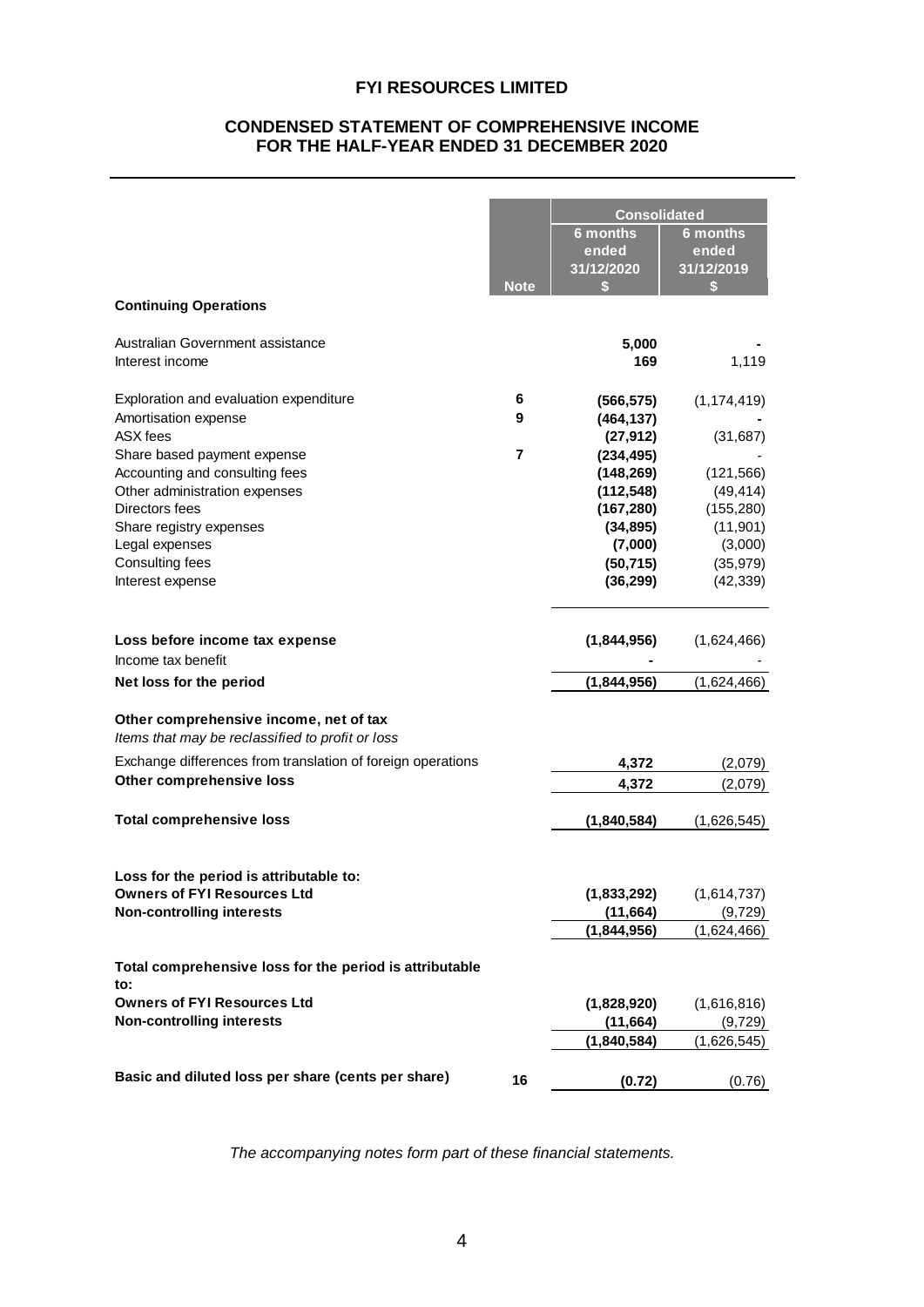#### **CONDENSED STATEMENT OF FINANCIAL POSITION AS AT 31 DECEMBER 2020**

|                                                 |             | <b>Consolidated</b> |              |
|-------------------------------------------------|-------------|---------------------|--------------|
|                                                 |             | 31/12/2020          | 30/06/2020   |
|                                                 | <b>Note</b> | S                   | \$           |
| <b>CURRENT ASSETS</b>                           |             |                     |              |
| Cash and cash equivalents                       |             | 6,867,497           | 107,893      |
| Trade and other receivables                     | 8           | 173,543             | 1,126,382    |
| Other assets                                    | 9           | 920,705             | 920,705      |
| <b>Total Current Assets</b>                     |             | 7,961,745           | 2,154,980    |
| <b>NON-CURRENT ASSETS</b>                       |             |                     |              |
| Deferred exploration and evaluation expenditure | 10          | 3,533,332           | 3,533,332    |
| Other assets                                    | 9           | 1,092,235           | 1,556,372    |
| <b>Total Non-Current Assets</b>                 |             | 4,625,567           | 5,089,704    |
| <b>TOTAL ASSETS</b>                             |             | 12,587,312          | 7,244,684    |
| <b>CURRENT LIABILITIES</b>                      |             |                     |              |
| Trade and other payables                        | 11          | 504,380             | 1,348,117    |
| <b>Borrowings</b>                               | 12          |                     | 826,661      |
| Other financial liabilities                     | 13          | 1,600,000           | 1,600,000    |
| <b>Total Current Liabilities</b>                |             | 2,104,380           | 3,774,778    |
| <b>TOTAL LIABILITIES</b>                        |             | 2,104,380           | 3,774,778    |
| <b>NET ASSETS</b>                               |             | 10,482,932          | 3,469,906    |
| <b>EQUITY</b>                                   |             |                     |              |
| <b>Issued capital</b>                           | 14          | 46,027,298          | 37,899,646   |
| Reserves                                        |             | 3,520,195           | 2,789,865    |
| <b>Accumulated losses</b>                       |             | (38, 849, 158)      | (37,015,866) |
| Equity attributable to owners of the parent     |             | 10,698,335          | 3,673,645    |
| Non-controlling interests                       |             | (215, 403)          | (203, 739)   |
| <b>TOTAL EQUITY</b>                             |             | 10,482,932          | 3,469,906    |
|                                                 |             |                     |              |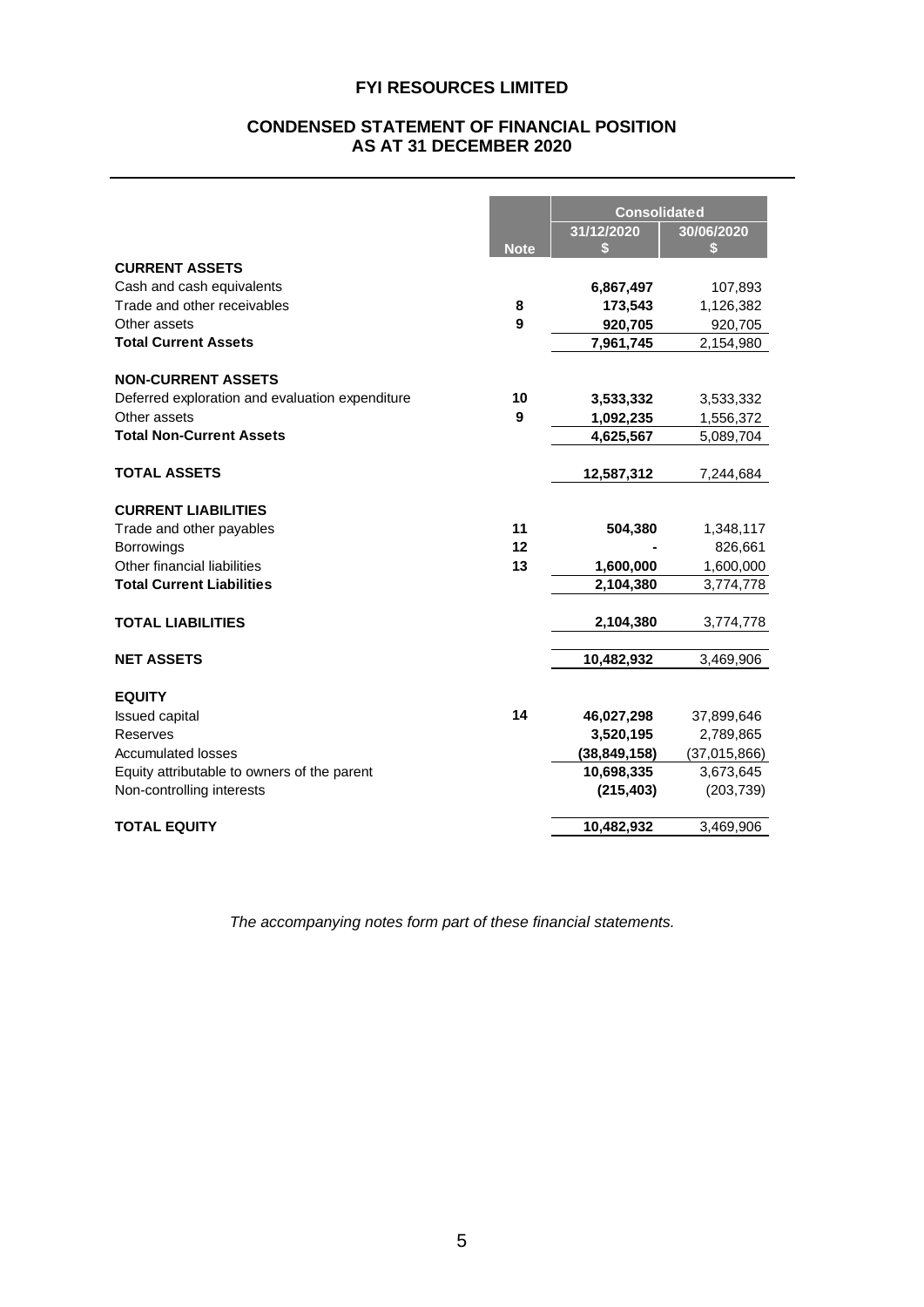## **CONDENSED STATEMENT OF CHANGES IN EQUITY FOR THE HALF-YEAR ENDED 31 DECEMBER 2020**

|                                         |                |                    |                      | <b>Consolidated</b>      |             |                  |              |
|-----------------------------------------|----------------|--------------------|----------------------|--------------------------|-------------|------------------|--------------|
|                                         |                |                    | Share-               |                          | Foreign     |                  |              |
|                                         |                |                    | based                | <b>Option</b>            | currency    | Non-             |              |
|                                         | <b>Issued</b>  | <b>Accumulated</b> | payments             | premium                  | translation | controlling      |              |
|                                         | <b>Capital</b> | <b>Losses</b>      | reserve <sup>®</sup> | reserve                  | reserve     | <b>interests</b> | <b>Total</b> |
|                                         |                |                    |                      |                          |             |                  | 85           |
|                                         |                |                    |                      |                          |             |                  |              |
| Balance at 1 July 2019                  | 37,495,460     | (34, 937, 824)     | 793,843              | 834,677                  | 630         | (179,561)        | 4,007,225    |
| Loss for the period                     |                | (1,614,737)        |                      |                          |             | (9,729)          | (1,624,466)  |
| Other comprehensive loss                |                |                    |                      | $\overline{\phantom{a}}$ | (2,079)     |                  | (2,079)      |
| Total comprehensive loss for the period | $\blacksquare$ | (1,614,737)        |                      |                          | (2,079)     | (9,729)          | (1,626,545)  |
| Balance at 31 December 2019             | 37,495,460     | (36, 552, 561)     | 793,843              | 834,677                  | (1, 449)    | (189, 290)       | 2,380,680    |
| Balance at 1 July 2020                  | 37,899,646     | (37,015,866)       | 1,955,960            | 834,677                  | (772)       | (203, 739)       | 3,469,906    |
| Loss for the period                     |                | (1,833,292)        |                      |                          |             | (11,664)         | (1,844,956)  |
| Other comprehensive loss                |                |                    |                      | $\blacksquare$           | 4,372       |                  | 4,372        |
| Total comprehensive loss for the period |                | (1,833,292)        |                      |                          | 4,372       | (11,664)         | (1,840,584)  |
| Shares issued net of transactions costs | 8,127,652      |                    | 725,958              |                          |             |                  | 8,853,610    |
| Balance at 31 December 2020             | 46,027,298     | (38,849,158)       | 2,681,918            | 834,677                  | 3,600       | (215, 403)       | 10,482,932   |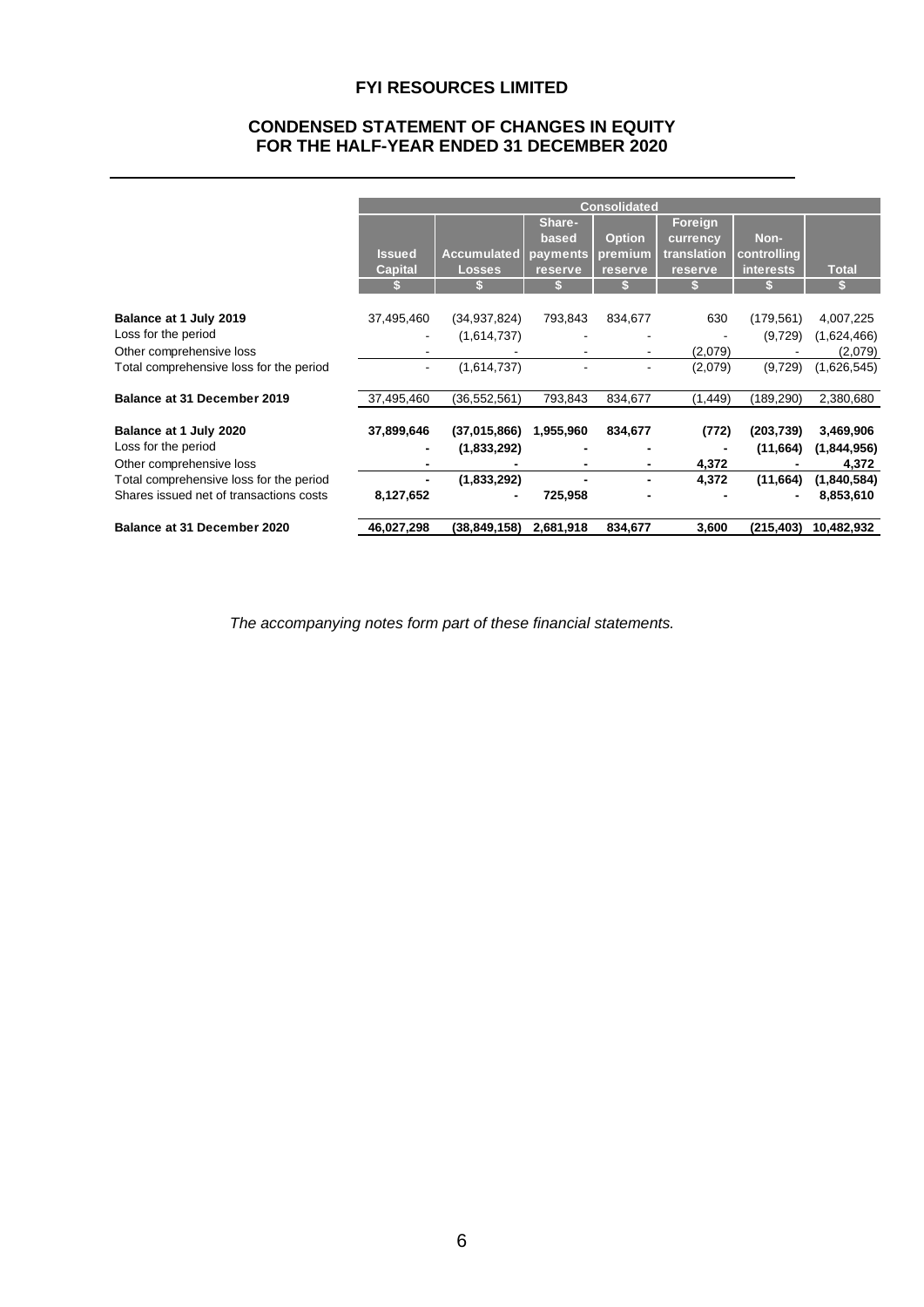## **CONDENSED STATEMENT OF CASH FLOWS FOR THE HALF-YEAR ENDED 31 DECEMBER 2020**

|                                            | <b>Consolidated</b>      |                          |
|--------------------------------------------|--------------------------|--------------------------|
|                                            | <b>6 months</b><br>ended | <b>6 months</b><br>ended |
|                                            | 31/12/2020<br>S          | 31/12/2019<br>S          |
|                                            |                          |                          |
| Cash flows from operating activities       |                          |                          |
| Australian Government assistance           | 10,000                   |                          |
| Payments to suppliers and employees        | (657, 267)               | (274, 572)               |
| Payments for exploration and evaluation    | (1, 286, 311)            | (1,433,385)              |
| Finance costs                              | (112,960)                | (36,074)                 |
| Interest received                          | 169                      | 1,119                    |
| Other - R&D tax offset                     | 924,564                  | 777,631                  |
| Net cash outflow from operating activities | (1, 121, 805)            | (965,281)                |
| Cash flows from financing activities       |                          |                          |
| Proceeds from issue of shares              | 9,183,500                |                          |
| Share issue costs                          | (552,091)                | (5,011)                  |
| Proceeds from borrowings                   |                          | 998,750                  |
| Repayment of borrowings                    | (750,000)                | (550,000)                |
| Net cash inflow from financing activities  | 7,881,409                | 443,739                  |
| Net increase / (decrease) in cash held     | 6,759,604                | (521, 542)               |
| Cash at the beginning of the period        | 107,893                  | 940,088                  |
| Cash at the end of the period              | 6,867,497                | 418,546                  |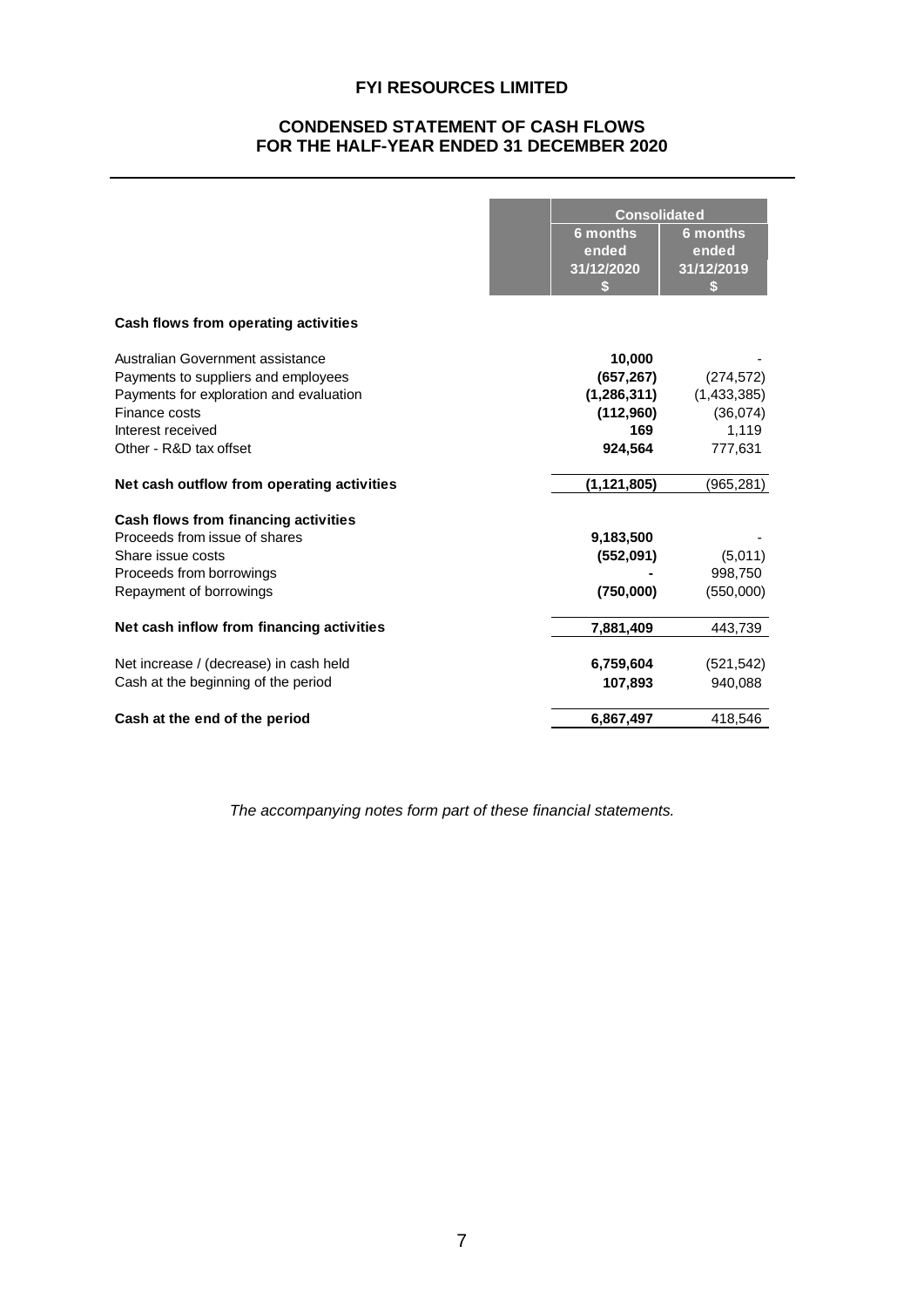#### **NOTES TO THE CONDENSED FINANCIAL STATEMENTS FOR THE HALF-YEAR ENDED 31 DECEMBER 2020**

#### **1. Basis of Preparation**

These interim consolidated financial statements are general purpose financial statements prepared in accordance with the requirements of the Corporations Act 2001, Australian Accounting Standards including AASB 134: Interim Financial Reporting, Accounting Interpretations and other authoritative pronouncements of the Australian Accounting Standards Board.

For the purpose of preparing the interim report, the half-year has been treated as a discrete reporting period, and the Company as a for-profit entity.

This condensed half-year report does not include full disclosures of the type normally included in the full financial report. Therefore, it cannot be expected to provide as full an understanding of the financial performance, financial position and cash flows of the Group as in the full financial report. It is recommended these interim financial statements be read in conjunction with the full financial report for the year ended 30 June 2020 and any public announcements made by the Company during the half-year in accordance with continuous disclosure requirements arising under the Corporations Act 2001 and the ASX Listing Rules.

The accounting policies and methods of computation adopted are consistent with those of the previous financial year and corresponding half-year, except for the impact of the new Standards and Interpretations described in the section 'Adoption of new and revised Accounting Standards'. These accounting policies are consistent with Australian Accounting Standards and with International Financial Reporting Standards.

The interim report has been prepared on a historical cost basis. Historical cost is based on the fair value of the consideration given in exchange for assets, goods and services.

The Company is domiciled in Australia and all amounts are presented in Australian dollars.

The preparation of interim financial reports requires management to make judgements, estimates and assumptions that affect the application of accounting policies and the reported amounts of assets, liabilities, income and expense. Actual results may differ from these estimates.

In preparing this interim report, the significant judgements made by management in applying the Group's accounting policies and the key sources of estimation uncertainty were the same as those that applied to the financial report for the year ended 30 June 2020.

#### **(a) Statement of compliance**

The interim financial statements were authorised for issue on 12 March 2021.

The interim financial statements comply with Australian Accounting Standards, which include Australian equivalents to International Financial Reporting Standards (AIFRS). Compliance with AIFRS ensures that the financial report, comprising the interim financial statements and notes thereto, complies with International Financial Reporting Standards (IFRS).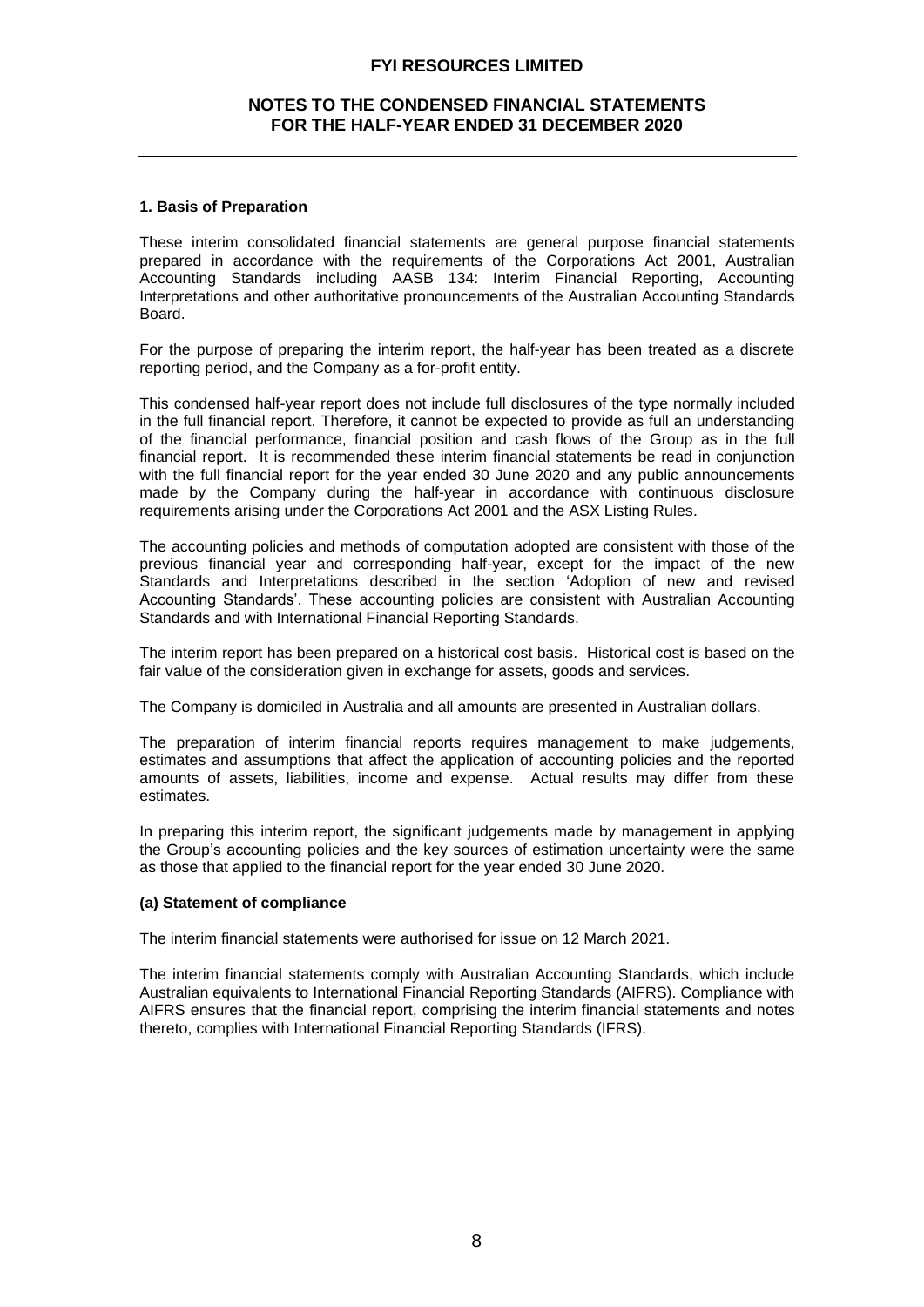#### **NOTES TO THE CONDENSED FINANCIAL STATEMENTS FOR THE HALF-YEAR ENDED 31 DECEMBER 2020**

#### **1. Basis of Preparation (continued)**

#### **(b) Adoption of New and Revised Standards**

#### *New Standards and Interpretations applicable for the half year ended 31 December 2020*

In the period ended 31 December 2020, the Directors have reviewed all of the new and revised Standards and Interpretations issued by the AASB that are relevant to the Group and effective from the current reporting period. As a result of this review, the Directors have determined that there is no material impact of the new and revised Standards and Interpretations on the Group and, therefore, no material change is necessary to Group accounting policies.

#### *New Standards and Interpretations in issue not yet adopted*

The Directors have also reviewed all of the new and revised Standards and Interpretations in issue not yet adopted for the period ended 31 December 2020. As a result of this review the Directors have determined that there is no material impact of the Standards and Interpretations in issue not yet adopted on the Group and, therefore, no change is necessary to Group accounting policies.

#### **(c) Going concern**

The interim financial statements have been prepared on the going concern basis, which contemplates continuity of normal business activities and the realisation of assets and settlements of liabilities in the ordinary course of business.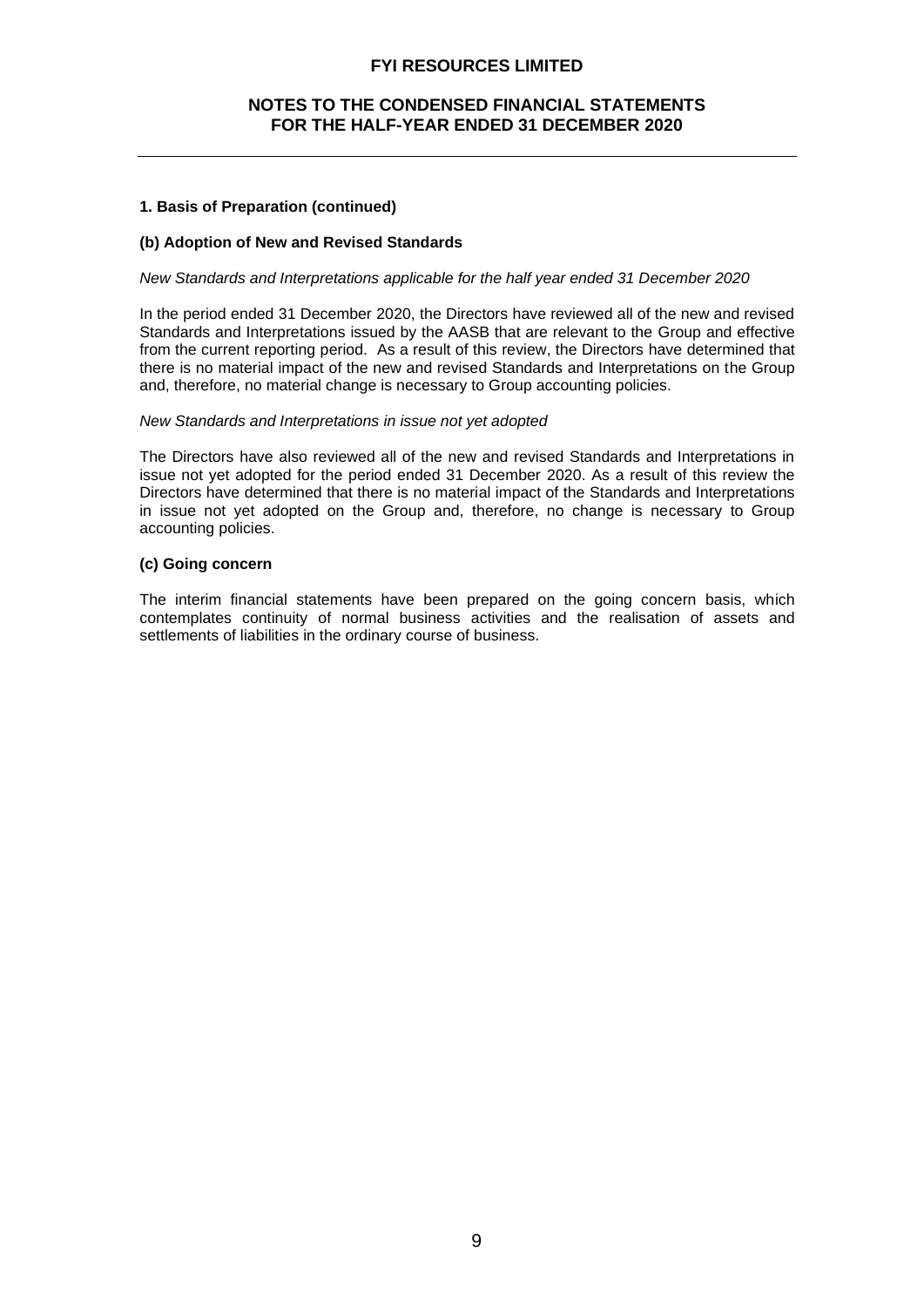#### **NOTES TO THE CONDENSED FINANCIAL STATEMENTS FOR THE HALF-YEAR ENDED 31 DECEMBER 2020**

#### **2. Segment Reporting**

Operating segments are reported in a manner that is consistent with the internal reporting provided to the chief operating decision maker. The chief operating decision maker has been identified as the Board of the Company.

The Group operates in two business and two geographical segments being high purity alumina exploration and evaluation in Australia and potash exploration and evaluation in Asia. The Group considers its business operations in mineral exploration to be its primary reporting function.

The following table presents revenue and profit information and certain asset and liability information regarding business segments for the half years ended 31 December 2020 and 31 December 2019.

|                                                       |                                          | <b>Continuing Operations</b>                |                                    |                    |
|-------------------------------------------------------|------------------------------------------|---------------------------------------------|------------------------------------|--------------------|
|                                                       | <b>HPA Exploration</b><br>and Evaluation | <b>Potash Exploration</b><br>and Evaluation | <b>Unallocated</b><br><b>Items</b> | <b>Total</b>       |
|                                                       | <b>Australia</b>                         | <b>Asia</b>                                 |                                    |                    |
| Year ended 31 December 2020                           |                                          |                                             |                                    |                    |
| Other income<br>Australian Government assistance      |                                          |                                             | 5,000                              | 5,000              |
| Segment net operating loss after tax                  | (579, 998)                               | (22, 876)                                   | (1,242,082)                        | (1,844,956)        |
| Interest and other revenue                            |                                          |                                             | 169                                | 169                |
| Income tax benefit/(expense)<br><b>Segment assets</b> | 5,546,372                                | 48,716                                      | 6,992,224                          | 12,587,312         |
| <b>Segment liabilities</b>                            | 1,733,576                                | 61,299                                      | 309,505                            | 2,104,380          |
| Half-year ended 31 December 2019                      |                                          |                                             |                                    |                    |
| <b>Revenue</b>                                        |                                          |                                             |                                    |                    |
| Segment net operating loss after tax                  | (1, 197, 666)                            | (19,092)                                    | (407,708)                          | (1,624,466)        |
| Interest and other revenue<br><b>Segment assets</b>   | 3,593,432                                | 3,562                                       | 1,119<br>556,834                   | 1,119<br>4,153,828 |
| <b>Segment liabilities</b>                            | 626,765                                  | 65,961                                      | 1,080,422                          | 1,773,148          |

#### **3. Dividends**

No dividends were paid or declared payable during or since the half-year.

#### **4. Contingent Liabilities**

There has been no change in contingent liabilities of the Group since the last annual reporting date.

#### **5. Events Subsequent to Reporting Date**

On the 15<sup>th</sup> of February 2021, the Company announced the placement of \$3.13 million, via the issue of 9.3 million shares, under the Company's \$80 million capital commitment facility with GEM. This is the first draw down on the GEM financing facility (announced 11 March 2020) which was put in place to provide the Company with capital support for the development of the Company's HPA project.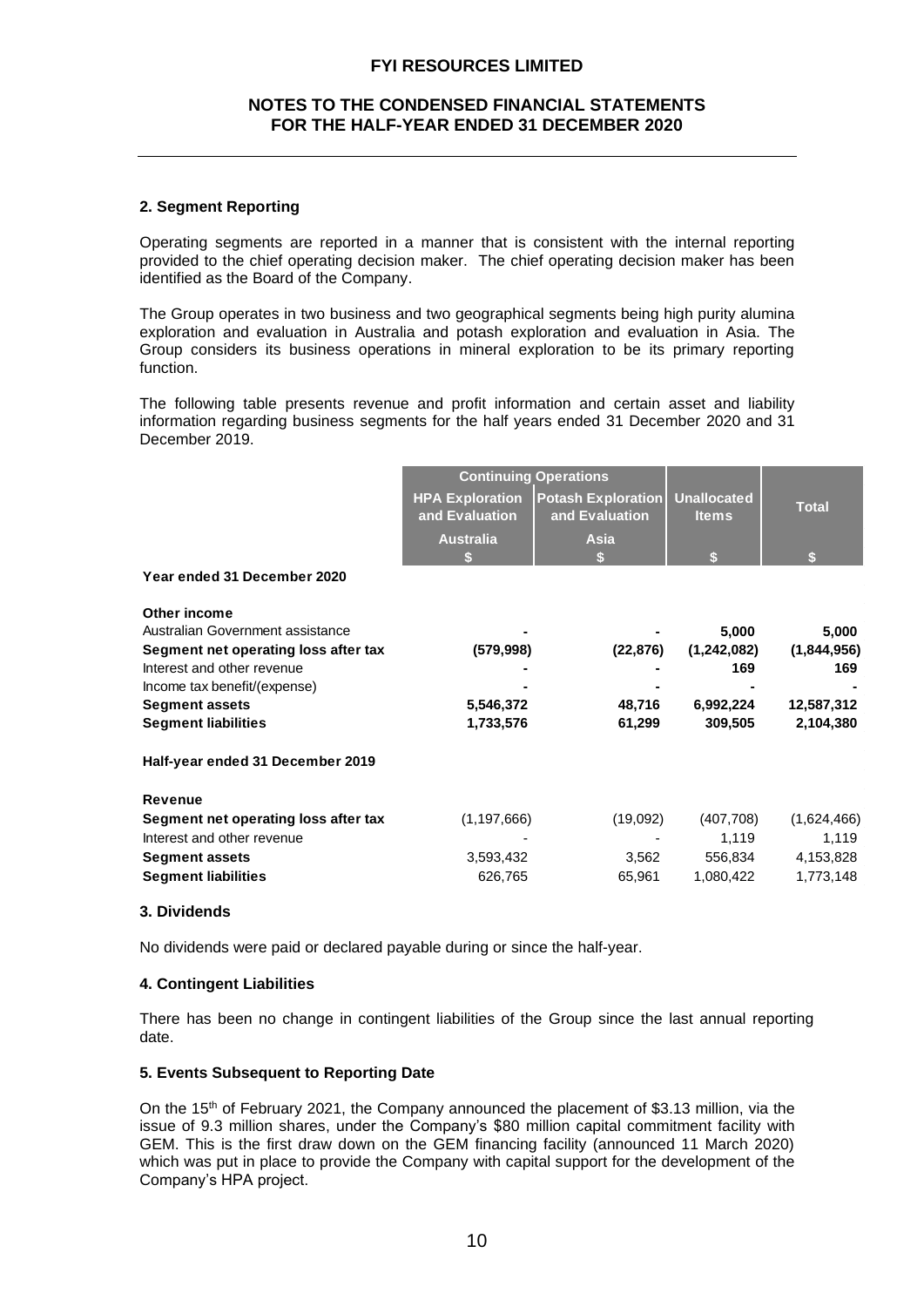#### **NOTES TO THE CONDENSED FINANCIAL STATEMENTS FOR THE HALF-YEAR ENDED 31 DECEMBER 2020**

#### **6. Expenses**

|                                               |                                 | <b>Consolidated</b>             |
|-----------------------------------------------|---------------------------------|---------------------------------|
|                                               | 6 months<br>ended<br>31/12/2020 | 6 months<br>ended<br>31/12/2019 |
| <b>Exploration and evaluation expenditure</b> |                                 |                                 |
| Laos exploration                              | 22,876                          | 19,092                          |
| HPA tenement expenses                         | 7,569                           | 8,883                           |
| HPA metallurgy and assay                      | 387,631                         | 299,133                         |
| HPA product development                       | 87,515                          | 166,541                         |
| HPA engineering                               |                                 | 119,786                         |
| <b>HPA Pilot plant</b>                        | 33,867                          | 523,379                         |
| HPA Rockingham Lease amortisation             | 15,123                          |                                 |
| Other exploration expense                     | 11,994                          | 37,605                          |
|                                               | 566,575                         | 1,174,419                       |

#### **7. Share based payment expense**

During the half-year ended 31 December 2020, 2,250,000 Options were granted to the Directors of the Company.

The options were granted on 27 November 2020 with an exercise price of \$0.3360 and an expiry date of 27 November 2022. The fair value of the options is \$234,495 (\$0.10422 per Option).

#### **8. Trade and Other Receivables**

|                          | <b>Consolidated</b>      |           |  |
|--------------------------|--------------------------|-----------|--|
|                          | 30/06/2020<br>31/12/2020 |           |  |
|                          |                          |           |  |
| <b>Current</b>           |                          |           |  |
| Trade receivables        |                          | 8,116     |  |
| Other receivables        | 161,620                  | 162,821   |  |
| Allowance for impairment |                          | (8, 116)  |  |
|                          | 161,620                  | 162,821   |  |
| Prepaid expenses         | 11,924                   | 33,997    |  |
| R&D tax receivable       |                          | 929,564   |  |
|                          | 173,543                  | 1,126,382 |  |

Trade and sundry receivables are non-interest bearing and are generally received on 30 - 60 days terms.

There is no expected credit loss in relation to the trade and other receivables at balance date other than that disclosed in the allowance for impairment.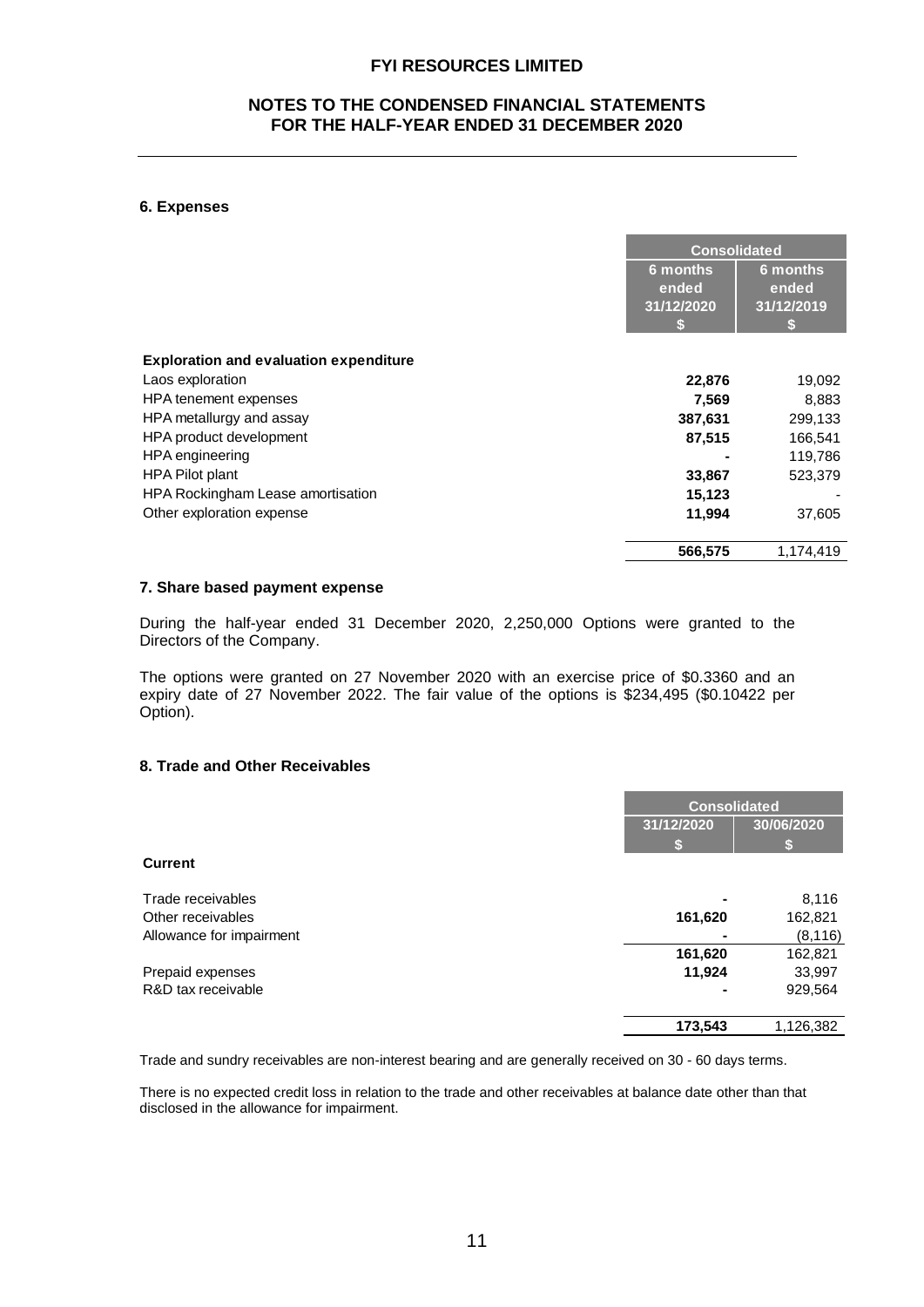#### **NOTES TO THE CONDENSED FINANCIAL STATEMENTS FOR THE HALF-YEAR ENDED 31 DECEMBER 2020**

#### **9. Other Assets**

|                                 | <b>Consolidated</b> |            |
|---------------------------------|---------------------|------------|
|                                 | 31/12/2020          | 30/06/2020 |
|                                 | w                   |            |
| <b>Current</b>                  |                     |            |
| Facility costs                  | 920,705             | 920,705    |
|                                 | 920,705             | 920,705    |
| <b>Non-current</b>              |                     |            |
| Facility costs                  | 1,841,412           | 1,841,412  |
| <b>Accumulated Amortisation</b> | (749, 177)          | (285, 040) |
|                                 | 1,092,235           | 1,556,372  |

In March 2020, the Group entered into a strategic project development equity financing facility of up to A\$80 million with a Luxembourg based private equity group, GEM Global Yield LLC SCS (GEM). The Company will pay \$1,600,000 and issue to GEM or its nominee 23 million options, Tranche 1, with an exercise price of 15 cents each expiring 5 March 2024. In addition, the Company will issue to GEM or its nominee, following shareholder approval, 23.7 million options, Tranche 2, with an exercise price of 15 cents each expiring 5 March 2024. Other assets comprise the \$1,600,000 and the value of these share-based payments less amortisation over three years.

#### **10. Deferred Exploration and Evaluation Expenditure**

| 31/12/2020<br>3,533,332<br>3,533,332                   | <b>Consolidated</b> |            |
|--------------------------------------------------------|---------------------|------------|
|                                                        |                     | 30/06/2020 |
| Balance at beginning of year<br>Balance at end of year |                     |            |
|                                                        |                     | 3,533,332  |
|                                                        |                     | 3,533,332  |

The recoupment of costs carried forward in relation to areas of interest in the exploration and evaluations phases is dependent on the successful development and commercial exploitation or sale of the respective areas.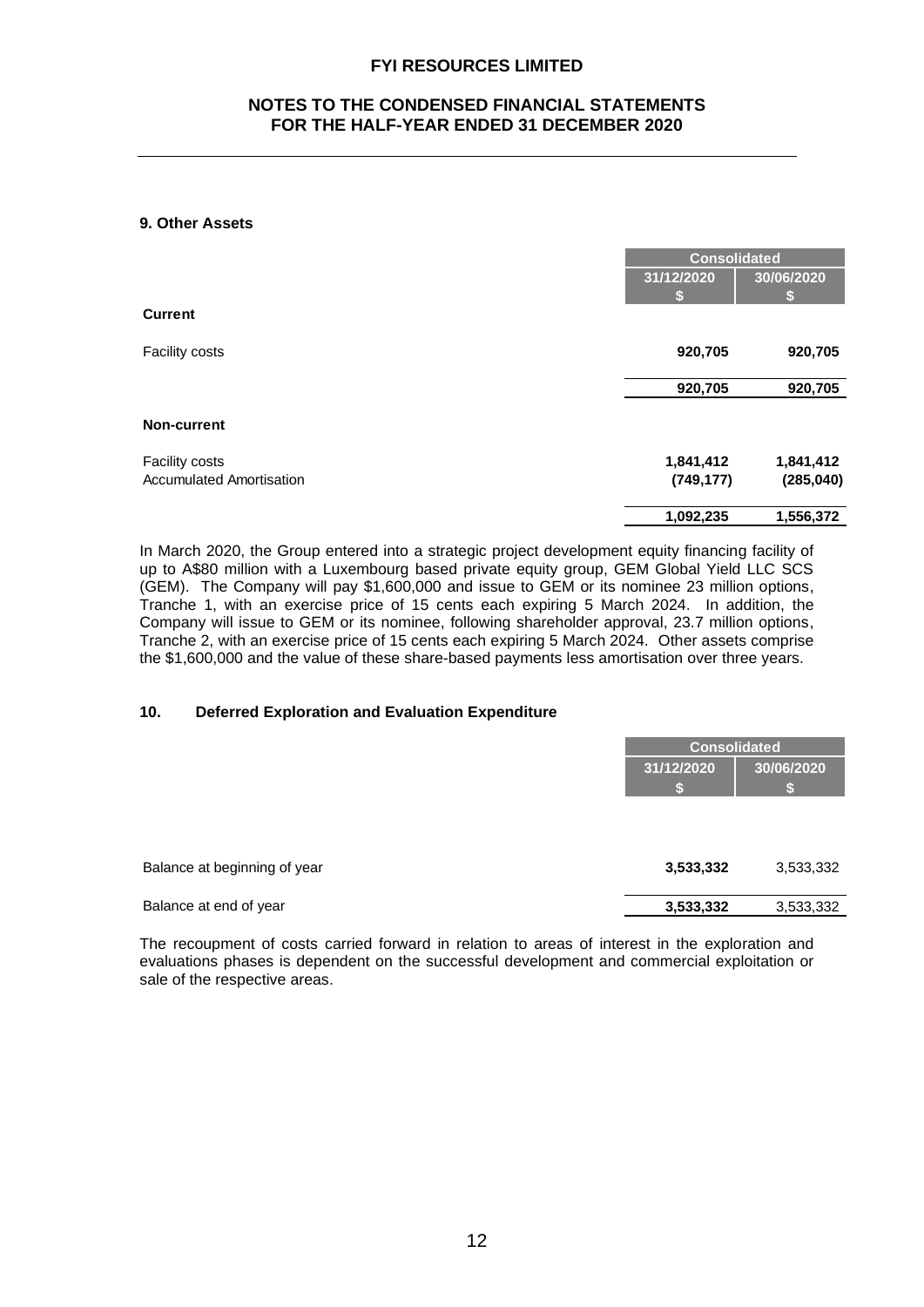#### **NOTES TO THE CONDENSED FINANCIAL STATEMENTS FOR THE HALF-YEAR ENDED 31 DECEMBER 2020**

#### **11. Trade and other payables**

|                           |            | <b>Consolidated</b> |
|---------------------------|------------|---------------------|
|                           | 31/12/2020 | 30/06/2020          |
| Trade and other payables  | 286,877    | 1,109,682           |
| Director related payables | 147,486    | 167,120             |
| Accruals                  | 70,017     | 71,315              |
|                           | 504,380    | 1,348,117           |

#### **12. Borrowings**

|                                                          | <b>Consolidated</b> |            |
|----------------------------------------------------------|---------------------|------------|
|                                                          | 31/12/2020          | 30/06/2020 |
|                                                          |                     |            |
| <b>Borrowings</b>                                        |                     | 826,661    |
|                                                          |                     |            |
|                                                          |                     | 826,661    |
| Changes in liabilities arising from financing activities |                     |            |
| At start of year                                         | 826,661             | 309,677    |
| Net cash from financing activities                       |                     | 998,750    |
| Finance costs incurred                                   | 36,299              | 104,308    |
| Repayment of borrowings                                  | (750,000)           | (550,000)  |
| Finance costs paid                                       | (112,960)           | (36,074)   |

#### **Balance at end of year 1826,661**

The Company entered into an agreement with Asymmetric Innovation Finance Pty Ltd to borrow an advance of up to \$750,000 at the applicable interest rate of 15% per annum. The interest is capitalised on a monthly basis, in arrears. As at the reporting period, the Company had repaid the principal and outstanding interest on the principal after the receipt of the refundable tax offset.

#### **13. Other financial Liabilities**

|                 |            | <b>Consolidated</b> |            |
|-----------------|------------|---------------------|------------|
|                 | 31/12/2020 |                     | 30/06/2020 |
| Promissory Note |            | 1,600,000           | 1,600,000  |
|                 |            | 1,600,000           | 1,600,000  |
|                 |            |                     |            |

In March 2020, the Group entered into a strategic project development equity financing facility of up to A\$80 million with a Luxembourg based private equity group, GEM Global Yield LLC SCS. The Company will pay a fee of 2% of the equity commitment within a year of entering the financing facility.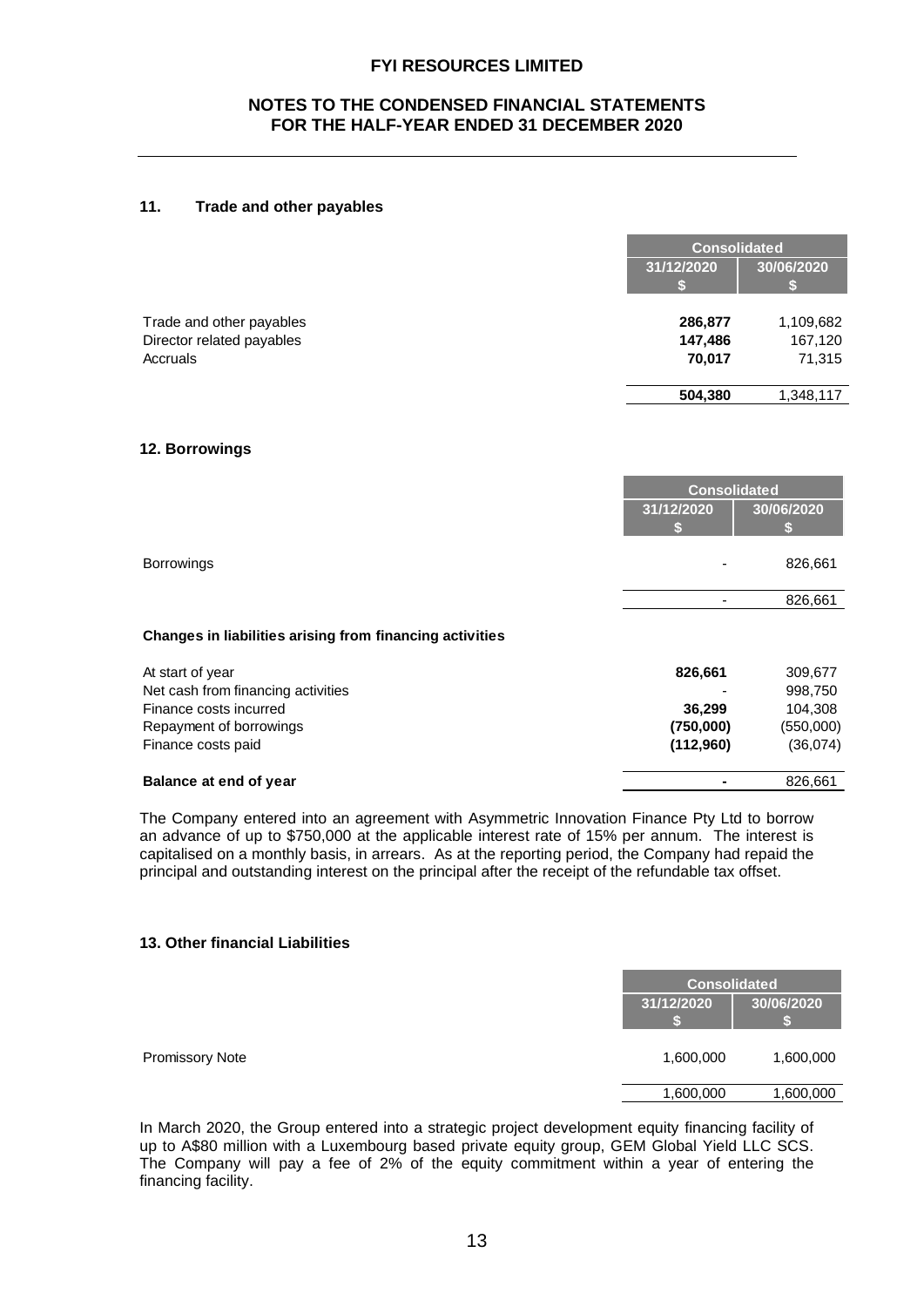#### **NOTES TO THE CONDENSED FINANCIAL STATEMENTS FOR THE HALF-YEAR ENDED 31 DECEMBER 2020**

#### **14. Issued capital**

#### **(a) Ordinary shares**

Ordinary shares entitle the holder to participate in dividends and the proceeds on winding up of the Company in proportion to the number of and amounts paid on the shares. On a show of hands every holder of ordinary shares present at a meeting, in person or by proxy, is entitled to one vote, and upon a poll each share is entitled to one vote.

|                                                                                | <b>Consolidated</b> |             |
|--------------------------------------------------------------------------------|---------------------|-------------|
|                                                                                | 31/12/2020          | 30/06/2020  |
|                                                                                |                     |             |
|                                                                                |                     |             |
| 300,795,989 (30 June 2020: 221,095,989) fully paid ordinary shares             | 46,027,298          | 37,899,646  |
|                                                                                |                     |             |
|                                                                                |                     |             |
|                                                                                | <b>Consolidated</b> |             |
|                                                                                | 31/12/2020          | 30/06/2020  |
| (i) Ordinary shares - number                                                   | No.                 | No.         |
|                                                                                |                     |             |
| Balance at beginning of year                                                   | 221,095,989         | 212,772,654 |
| 8,323,335 shares issued at 5 cents per share on 15 June 2020 <sup>1</sup>      |                     | 8,323,335   |
| 21,6666,666 shares issued at 6 cents per share on 20 August $2020^2$           | 21,666,666          |             |
| 600,000 shares issued at 10 cents per share on 16 September 2020 $^3$          | 600,000             |             |
| 1,200,000 shares issued at 10 cents per share on 23 September 2020 $^3$        | 1,200,000           |             |
| 23,333,334 shares issued at 10 cents per share on 8 October 2020 $^2$          | 23,333,334          |             |
| 500,000 shares issued at 10 cents per share on 12 October 2020 <sup>3</sup>    | 500,000             |             |
| 2,250,000 shares issued at 10.6 cents per share on 24 November 2020 $^4$       | 2,250,000           |             |
| 150,000 shares issued at 10 cents per share on 24 November 2020 $^3$           | 150,000             |             |
| 30,000,000 shares issued at 20 cents per share on 7 December 2020 <sup>5</sup> | 30,000,000          |             |
| Balance at end of year                                                         | 300,795,989         | 221,095,989 |
|                                                                                |                     |             |

 $1$  Issued in consideration for services provided to the Company.

 $^2$  Issued to sophisticated and professional investors, announcement 13 August 2020

 $3$  Conversion of unlisted options exercisable at 10 cents each expiring 31 July 2021 (FYIAC)

<sup>4</sup> Conversion of unlisted options exercisable at 10.6 cents each expiring 26 November 2020 (FYIAC)

<sup>5</sup> Issued to sophisticated and professional investors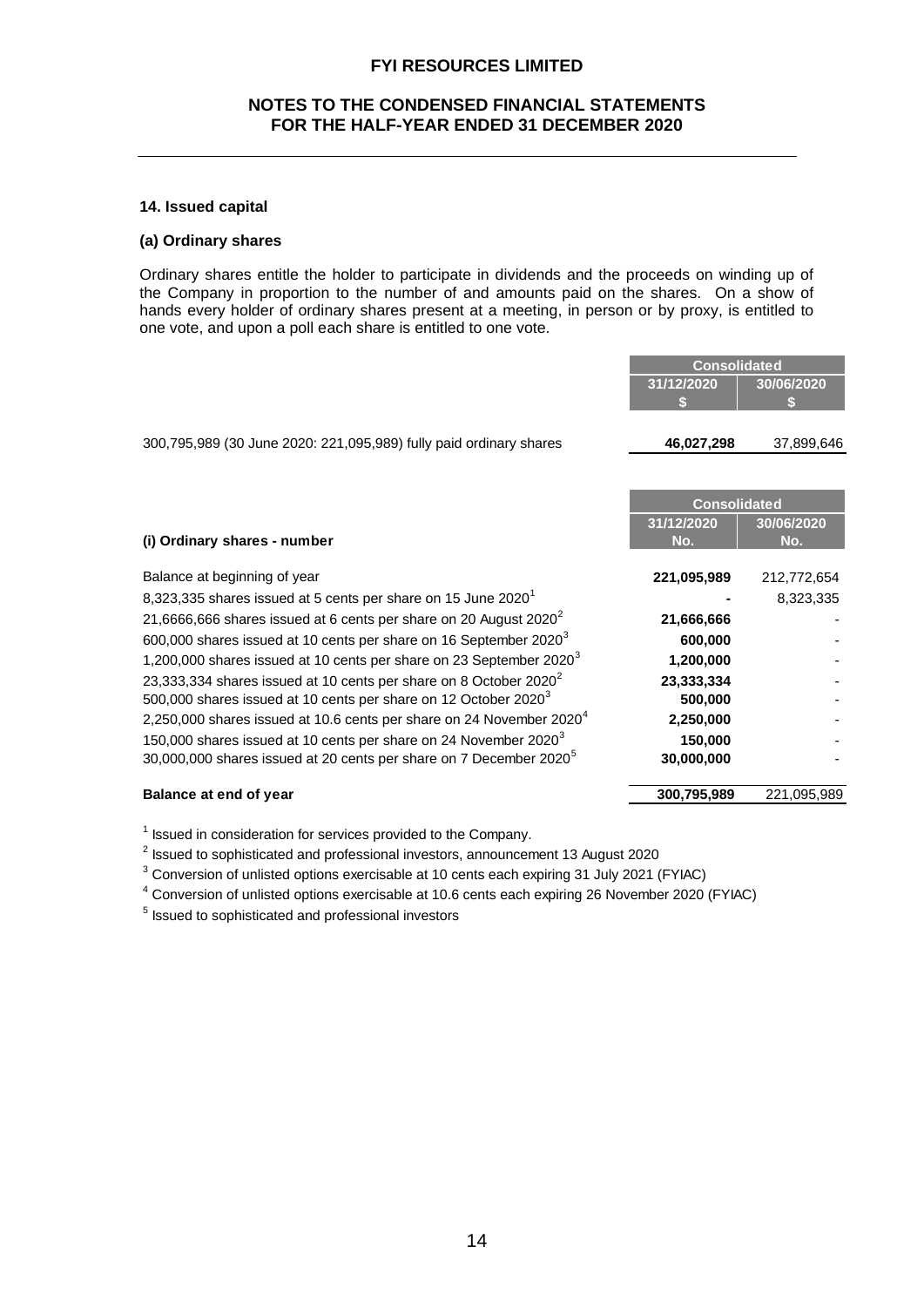#### **NOTES TO THE CONDENSED FINANCIAL STATEMENTS FOR THE HALF-YEAR ENDED 31 DECEMBER 2020**

#### **14. Issued capital (continued)**

|                                                                                  | <b>Consolidated</b> |            |
|----------------------------------------------------------------------------------|---------------------|------------|
|                                                                                  | 31/12/2020          | 30/06/2020 |
| (ii) Ordinary shares - value                                                     |                     |            |
| Balance at beginning of year                                                     | 37,899,646          | 37,495,460 |
| 8,323,335 shares issued at 5 cents per share on 15 June 2020 <sup>1</sup>        |                     | 407.844    |
| 21,666,666 shares issued at 6 cents per share on 20 August $2020^2$              | 1,300,000           |            |
| 600,000 shares issued at 10 cents per share on 16 September 2020 <sup>3</sup>    | 60,000              |            |
| 1,200,000 shares issued at 10 cents per share on 23 September 2020 <sup>3</sup>  | 120,000             |            |
| 23,333,334 shares issued at 6 cents per share on 8 October $2020^2$              | 1,400,000           |            |
| 500,000 shares issued at 10 cents per share on 12 October 2020 <sup>3</sup>      | 50,000              |            |
| 2,250,000 shares issued at 10.6 cents per share on 24 November 2020 <sup>4</sup> | 238,500             |            |
| 150,000 shares issued at 10 cents per share on 24 November 2020 <sup>3</sup>     | 15,000              |            |
| 30,000,000 shares issued at 20 cents per share on 7 December 2020 <sup>5</sup>   | 6,000,000           |            |
| Costs of shares issued                                                           | (1,055,848)         | (3,658)    |
| <b>Balance at end of year</b>                                                    | 46,027,298          | 37,899,646 |

#### **b) Options**

As at 31 December 2020 the Company had the following options on issue over ordinary shares:

|                                                                             | <b>Consolidated</b> |             |
|-----------------------------------------------------------------------------|---------------------|-------------|
|                                                                             | 31/12/2020          | 30/06/2020  |
| <b>Options - number</b>                                                     | No.                 | No.         |
|                                                                             |                     |             |
| Balance at beginning of year                                                | 57,096,600          | 12,396,600  |
| Expiry of options 4 April 2020                                              |                     | (2,000,000) |
| Exercise of options 16 September 2020                                       | (600,000)           |             |
| Exercise of options 23 October 2020                                         | (1,200,000)         |             |
| Exercise of options 12 October 2020                                         | (500,000)           |             |
| Exercise of options 24 November 2020                                        | (2,250,000)         |             |
| Exercise of options 24 November 2020                                        | (150,000)           |             |
| Issue of options 22 September 2020                                          | 23,000,000          |             |
| Issue of options 12 November 2020                                           | 23,700,000          |             |
| Issue of options 24 December 2020                                           | 2,250,000           |             |
| Issue of options 24 December 2020                                           | 4,000,000           |             |
| Balance of options issued at end of year                                    | 105,346,600         | 10,396,600  |
| Options granted 9 March 2020 - unissued                                     | (23,000,000)        | 23,000,000  |
| Options granted 9 March 2020 - unissued and subject to shareholder approval | (23,700,000)        | 23,700,000  |
|                                                                             |                     |             |
| Balance of options issued and unissued at end of year                       | 58,646,600          | 57,096,600  |

The following share-based payment arrangements were in place during the current and prior periods.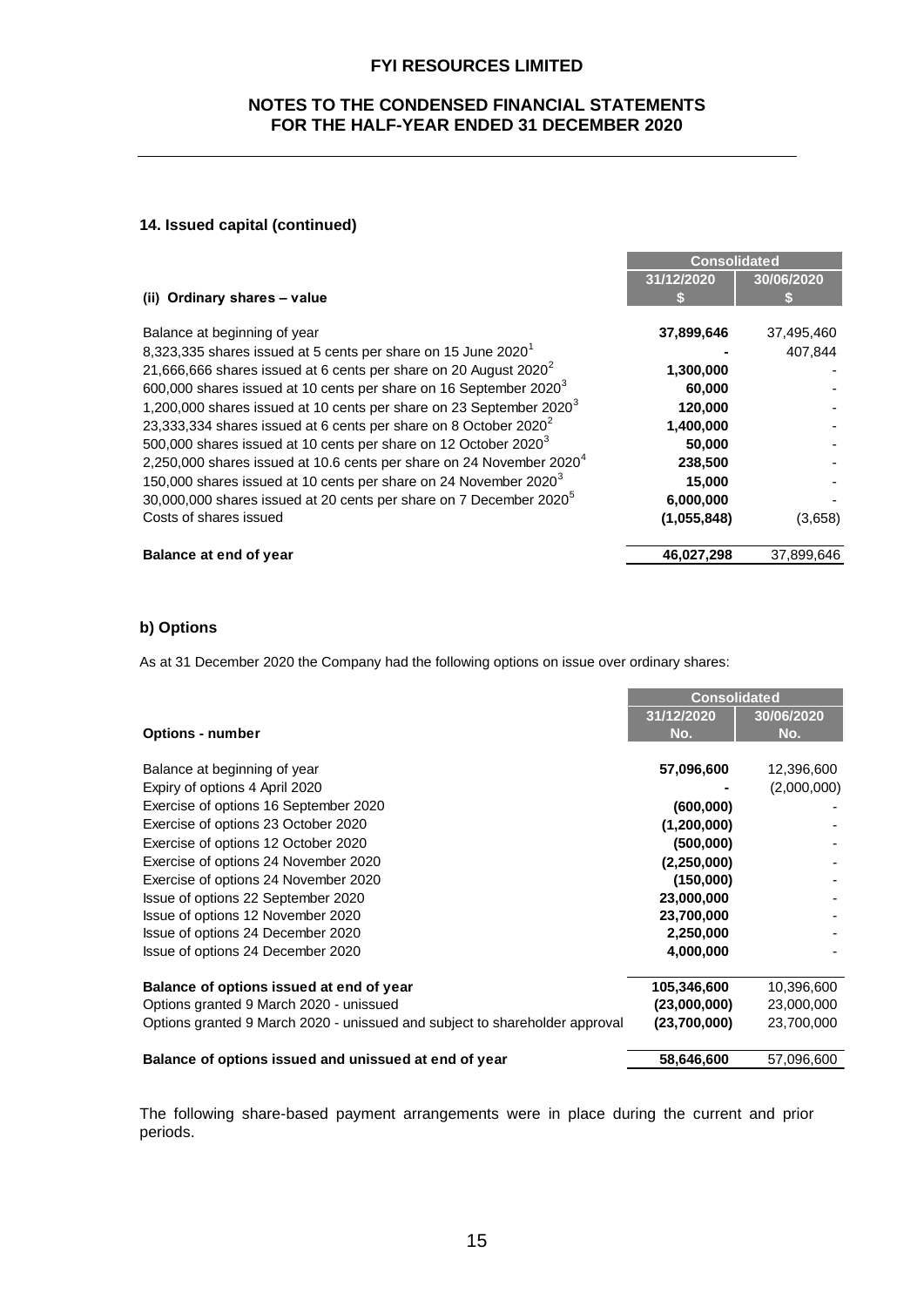#### **NOTES TO THE CONDENSED FINANCIAL STATEMENTS FOR THE HALF-YEAR ENDED 31 DECEMBER 2020**

|                              |               |                   |                    | <b>Exercise</b> | Fair value at |                     |
|------------------------------|---------------|-------------------|--------------------|-----------------|---------------|---------------------|
|                              | <b>Number</b> | <b>Grant date</b> | <b>Expiry date</b> | <b>Price</b>    | grant date    | <b>Vesting date</b> |
| <b>Director Options</b>      | 2.250.000     | 27-Nov-18         | 26-Nov-20          | \$0.106         | \$0.0371      | Exercised           |
| <b>GEM Options Tranche 1</b> | 23,000,000    | 09-Mar-20         | 05-Mar-24          | \$0.150         | \$0.0249      | 22-Sep-20           |
| <b>GEM Options Tranche 2</b> | 23,700,000    | 09-Mar-20         | 05-Mar-24          | \$0.150         | \$0.0249      | 12-Nov-20           |
| <b>Director Options</b>      | 2.250.000     | 27-Nov-20         | 26-Nov-22          | \$0.336         | \$0.1042      | 24-Dec-20           |
| <b>Lead Manager Options</b>  | 4,000,000     | 07-Dec-20         | 31-Dec-22          | \$0.300         | \$0.1229      | 24-Dec-20           |

The fair value of the equity-settled share options granted is estimated as at the date of grant using the Black and Scholes model taking into account the terms and conditions upon which the options were granted.

#### **15. Related Party Disclosure**

The consolidated financial statements include the financial statements of FYI Resources Ltd and the subsidiaries listed in the following table.

|                                    |                   | <b>Percentage Owned</b> |            |
|------------------------------------|-------------------|-------------------------|------------|
|                                    | <b>Country of</b> | 31/12/2020              | 30/06/2020 |
| <b>Controlled entities</b>         | incorporation     | $\frac{9}{6}$           | $\%$       |
| Parent Entity:                     |                   |                         |            |
| <b>FYI Resources Ltd</b>           | Australia         |                         |            |
| Subsidiaries of FYI Resources Ltd: |                   |                         |            |
| Kokardine Kaolin Pty Ltd           | Australia         | 100                     | 100        |
| FYI Thailand Pty Ltd               | Australia         | 100                     | 100        |
| which controls                     |                   |                         |            |
| West Mekong Minerals Ltd           | Thailand          | 49                      | 49         |

The Company finances the operations of FYI Thailand Pty Ltd and thus this company has unsecured borrowings from the Company that are interest free and at call. The ability of this controlled entity to repay debts due to the company (and other parties) will be dependent on the commercialisation of the prospecting licences owned by the subsidiary.

FYI Thailand Pty Ltd possesses 82.8% of the voting rights for West Mekong Minerals Ltd.

Balances and transactions between the Company and its subsidiaries, which are related parties of the Company, have been eliminated on consolidation and not disclosed in this note.

Arrangements with Directors continue to be in place. For details on these arrangements, refer to the 30 June 2020 annual financial report.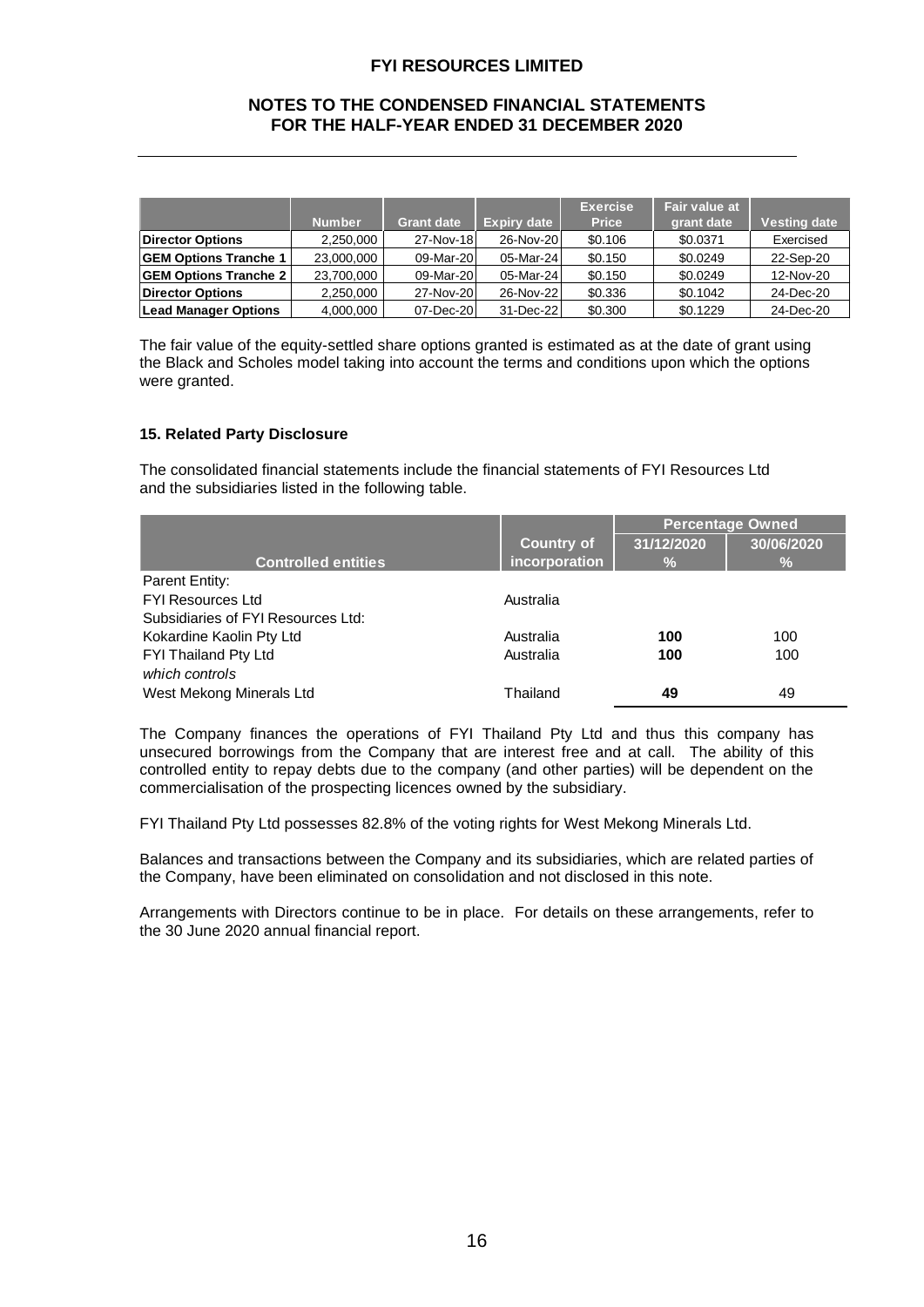#### **NOTES TO THE CONDENSED FINANCIAL STATEMENTS FOR THE HALF-YEAR ENDED 31 DECEMBER 2020**

#### **16. Loss per share**

|                                                                                                                 | <b>Consolidated</b>        |                            |
|-----------------------------------------------------------------------------------------------------------------|----------------------------|----------------------------|
|                                                                                                                 | 31/12/2020<br><b>Cents</b> | 31/12/2019<br><b>Cents</b> |
| Basic loss per share                                                                                            | (0.72)                     | (0.76)                     |
| Loss used in the calculation of basic EPS                                                                       | (1,833,292)                | (1,614,737)                |
| Weighted average number of shares outstanding during the period used in<br>calculations of basic loss per share | 253,188,156                | 212,772,654                |

#### **17. Fair Value**

The Director's consider that the carrying amounts of financial assets and financial liabilities approximates their fair value at balance date.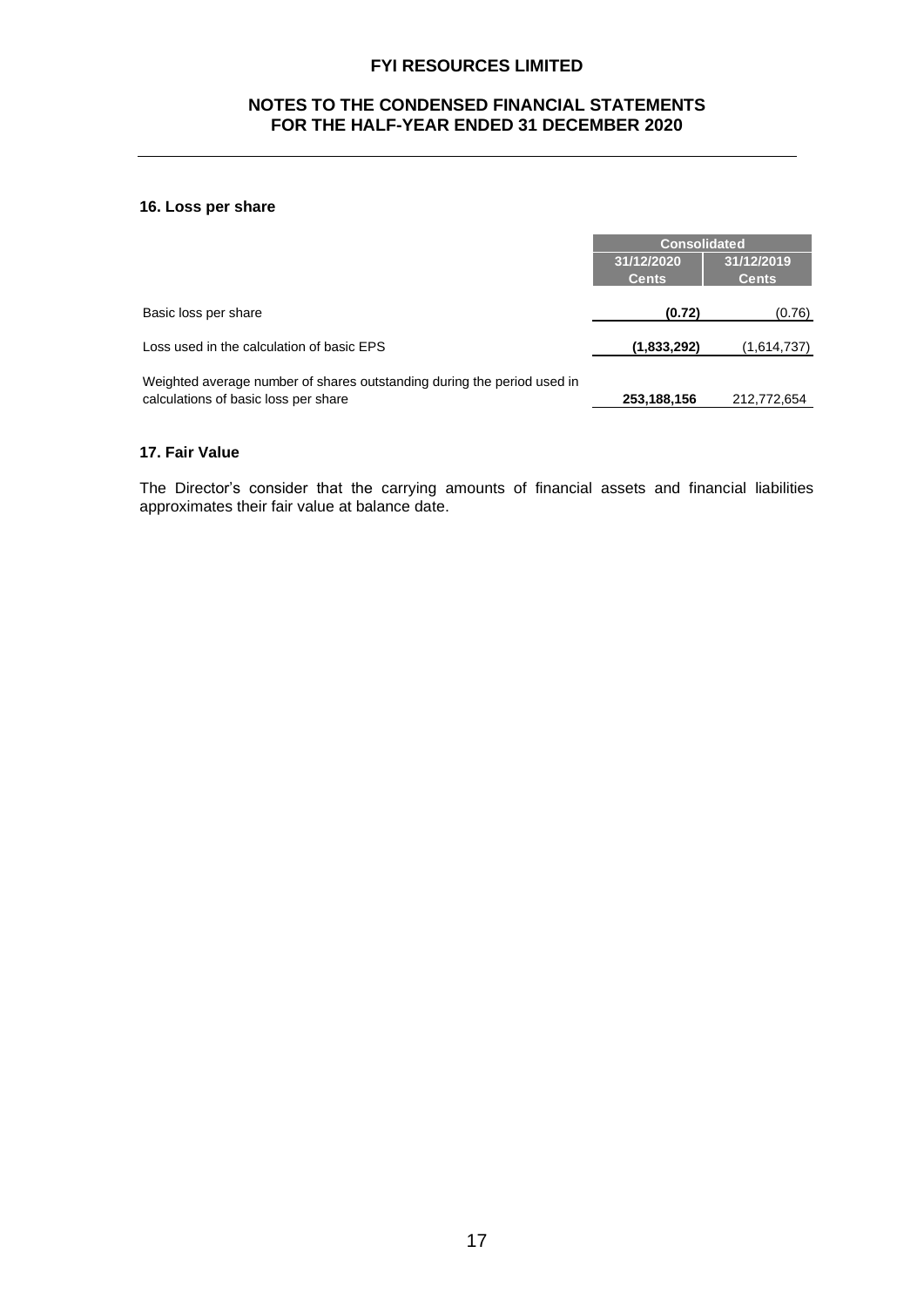## **DIRECTORS' DECLARATION**

In the opinion of the Directors of FYI Resources Limited ("Company"):

1. The attached financial statements and notes are in accordance with the Corporations Act 2001, including:

(a) complying with Accounting Standards, Corporations Regulations 2001 and other mandatory professional reporting requirements; and

(b) giving a true and fair view of the Group's financial position as at 31 December 2020 and of its performance for the half-year then ended; and

2. There are reasonable grounds to believe that the Company will be able to pay its debts as and when they become due and payable.

This declaration is signed made in accordance with a resolution of the Board of Directors made pursuant to s303(5) of the Corporations Act 2001.

**Roland Hill Director**

Perth, 12<sup>th</sup> March 2021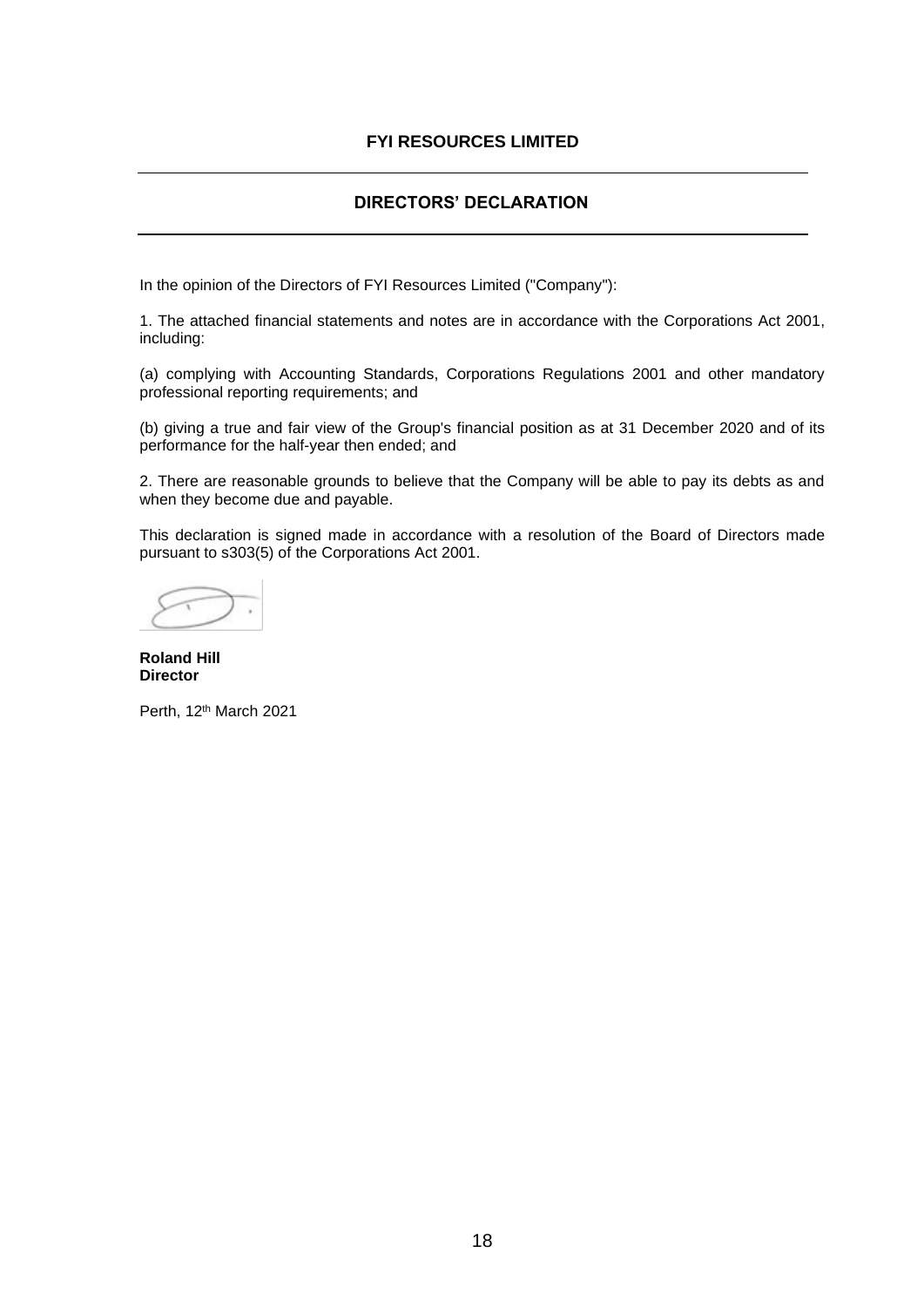

#### **AUDITOR'S INDEPENDENCE DECLARATION**

As lead auditor for the review of the consolidated financial report of FYI Resources Limited for the half-year ended 31 December 2020, I declare that to the best of my knowledge and belief, there have been no contraventions of:

- a) the auditor independence requirements of the *Corporations Act 2001* in relation to the review; and
- b) any applicable code of professional conduct in relation to the review.

**Perth, Western Australia 12 March 2021**

Marcula

**M R Ohm Partner**

#### hlb.com.au

HLB Mann Judd (WA Partnership) ABN 22 193 232 714 Level 4, 130 Stirling Street, Perth WA 6000 / PO Box 8124 Perth BC WA 6849 T: +61 (0)8 9227 7500 E: mailbox@hlbwa.com.au Liability limited by a scheme approved under Professional Standards Legislation.

HLB Mann Judd (WA Partnership) is a member of HLB International, the global advisory and accounting network.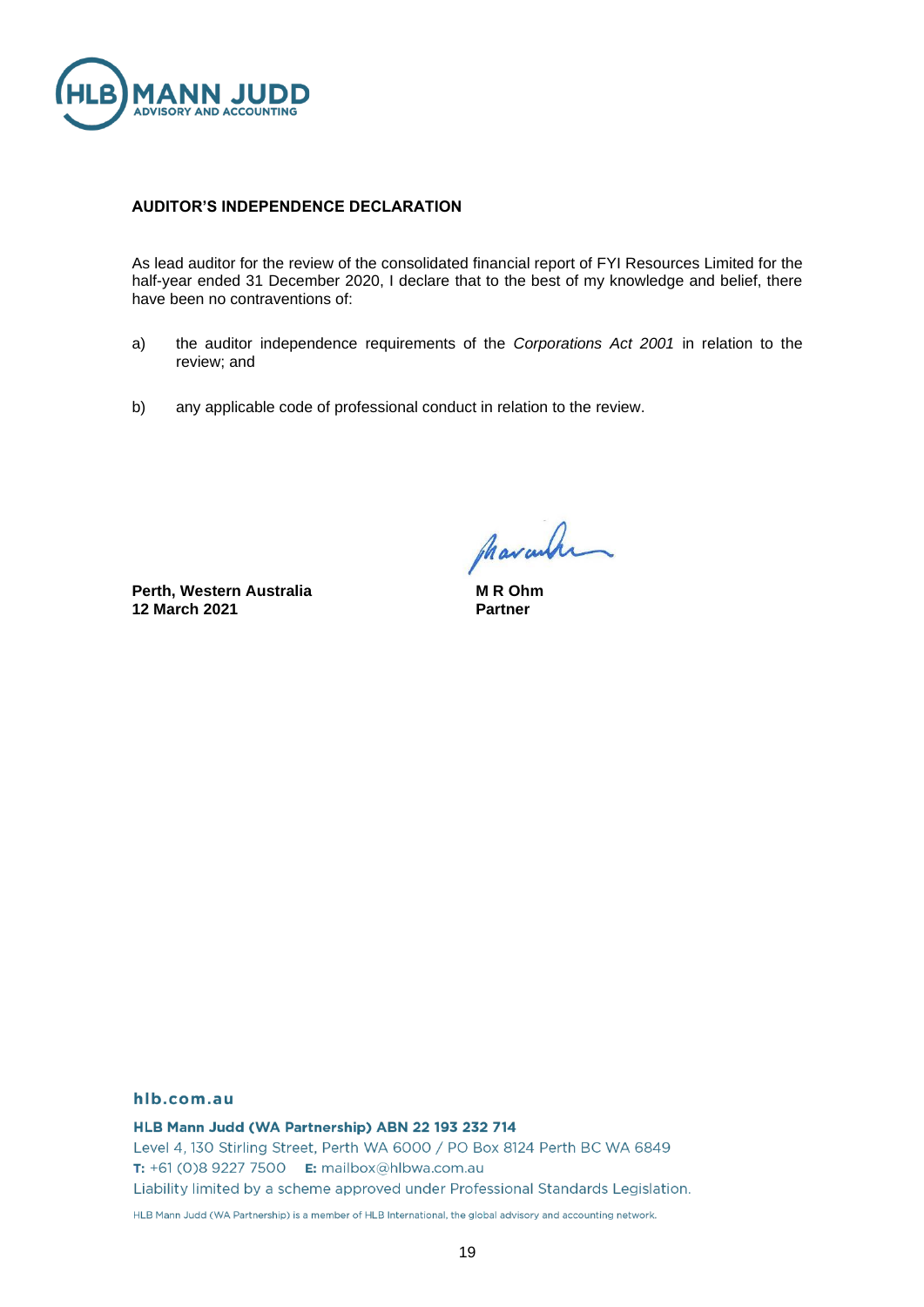

#### **INDEPENDENT AUDITOR'S REVIEW REPORT**

To the members of FYI Resources limited

#### **Report on the Condensed Half-Year Financial Report**

#### *Conclusion*

We have reviewed the accompanying half-year financial report of FYI Resources Limited ("the company") which comprises the condensed consolidated statement of financial position as at 31 December 2020, the condensed consolidated statement of comprehensive income, the condensed consolidated statement of changes in equity and the condensed consolidated statement of cash flows for the half-year ended on that date, notes comprising a summary of significant accounting policies and other explanatory information, and the directors' declaration, for the consolidated entity comprising the company and the entities it controlled at the half-year end or from time to time during the half-year.

Based on our review, which is not an audit, we have not become aware of any matter that makes us believe that the half-year financial report of FYI Resources Limited does not comply with the *Corporations Act 2001* including:

- (a) giving a true and fair view of the consolidated entity's financial position as at 31 December 2020 and of its performance for the half-year ended on that date; and
- (b) complying with Accounting Standard AASB 134 *Interim Financial Reporting* and the *Corporations Regulations 2001*.

#### *Basis for conclusion*

We conducted our review in accordance with ASRE *2410 Review of a Financial Report Performed by the Independent Auditor of the Entity*. Our responsibilities are further described in the *Auditor's responsibilities for the review of the financial report* section of our report. We are independent of the company in accordance with the auditor independence requirements of the *Corporations Act 2001* and the ethical requirements of the Accounting Professional and Ethical Standards Board's APES 110 *Code of Ethics for Professional Accountants (including Independence Standards)* (the Code) that are relevant to our audit of the annual financial report in Australia. We have also fulfilled our other ethical responsibilities in accordance with the Code.

#### *Responsibility of the directors for the financial report*

The directors of the company are responsible for the preparation of the half-year financial report that gives a true and fair view in accordance with Australian Accounting Standards and the *Corporations Act 2001* and for such internal control as the directors determine is necessary to enable the preparation of the half-year financial report that gives a true and fair view and is free from material misstatement, whether due to fraud or error.

#### *Auditor's responsibility for the review of the financial report*

Our responsibility is to express a conclusion on the half-year financial report based on our review. ASRE 2410 requires us to conclude whether we have become aware of any matter that makes us believe that the half-year financial report is not in accordance with the *Corporations Act 2001* including giving a true and fair view of the consolidated entity's financial position as at 31 December 2020 and its performance for the half-year ended on that date, and complying with Accounting Standard AASB 134 *Interim Financial Reporting* and the *Corporations Regulations 2001*.

#### hlb.com.au

HLB Mann Judd (WA Partnership) ABN 22 193 232 714

Level 4, 130 Stirling Street, Perth WA 6000 / PO Box 8124 Perth BC WA 6849 T: +61 (0)8 9227 7500 E: mailbox@hlbwa.com.au

Liability limited by a scheme approved under Professional Standards Legislation.

HLB Mann Judd (WA Partnership) is a member of HLB International, the global advisory and accounting network.